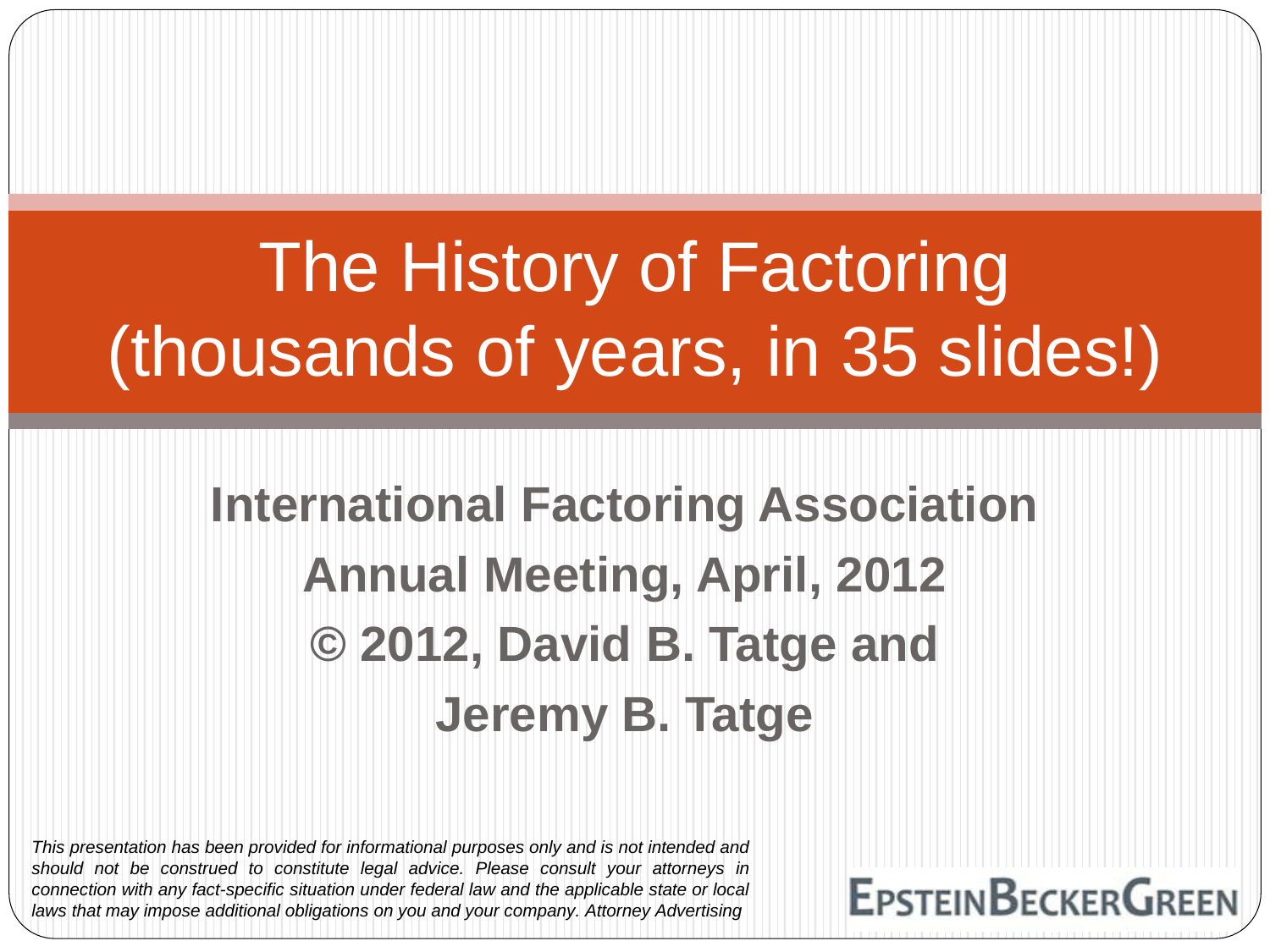# The Historic Roots of Factoring

- Factoring Began:
	- A. Around the birth of Christ
	- B. When Bert Goldberg was born
	- C. With the Mesopatamians, about 2,000 B.C.
	- D. In the Roman Empire
	- E. During the Holy Roman Empire, in the Middle Ages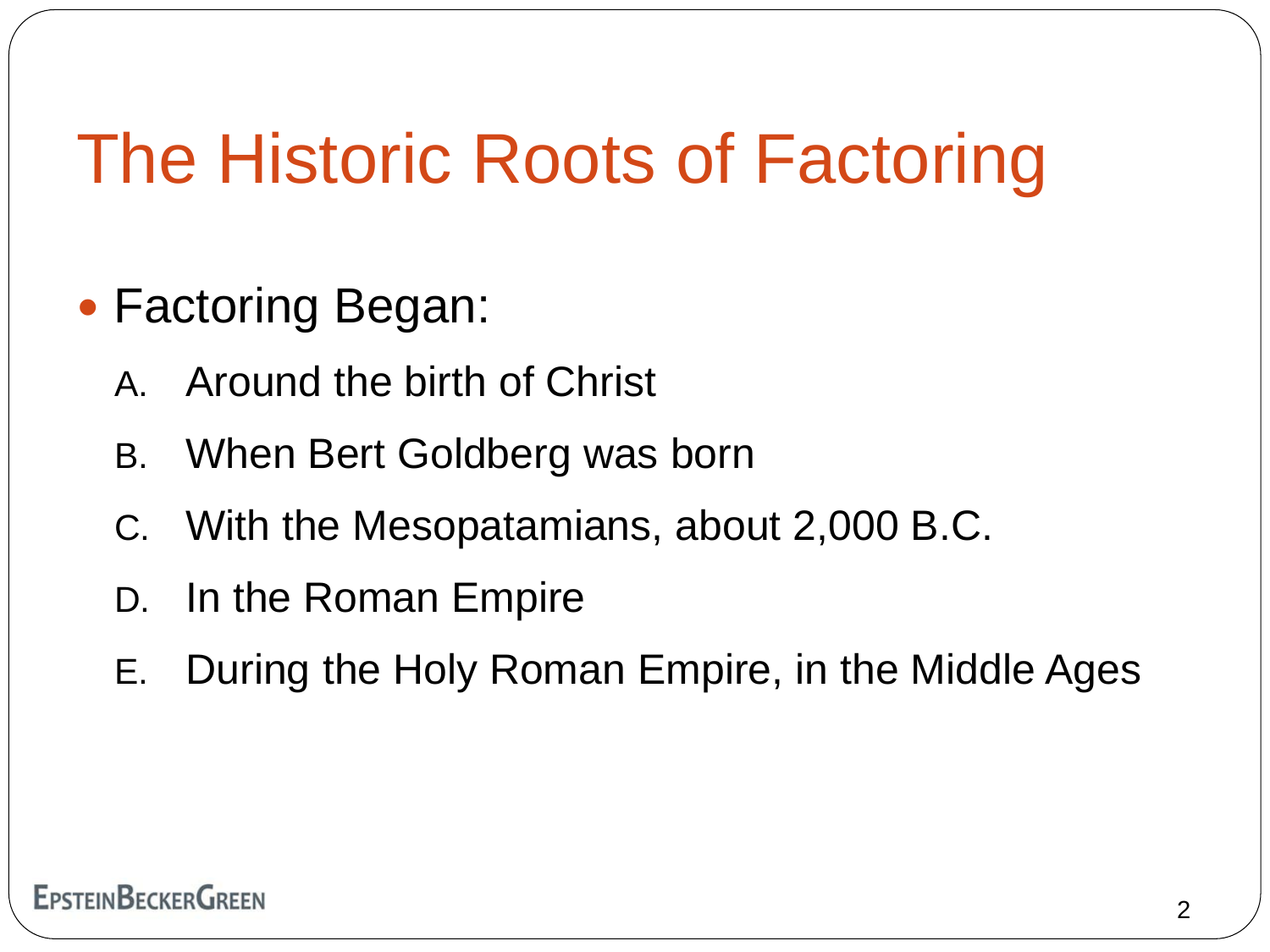# **Mesopatamia**

- Was a trading society:
	- A. In Egypt
	- B. In Israel
	- C. Found where the Tigris and Euphrates rivers flow, i.e., modern day Iraq, together with parts of Syria and **Turkey**
	- D. In India
	- E. Found in Bob Zadek's imagination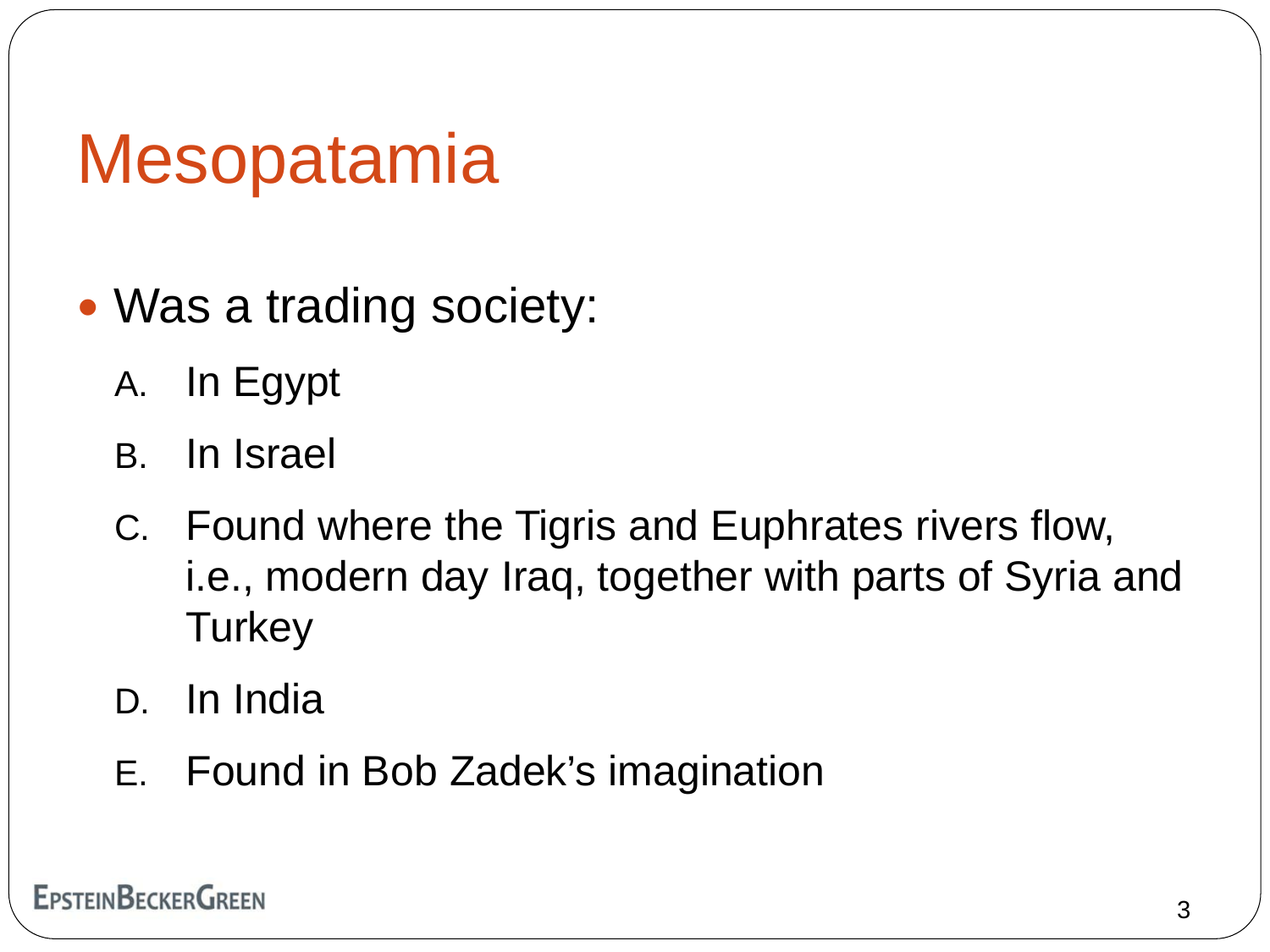# Early Mesopatamian Commerce:

- The roots of factoring, at least in the sense of merchants who purchased trade receivables, at a discount, start here
- Local merchants hired commission agents to travel to far away cities, to buy goods, and bring them back, for resale by the merchant
- Merchants made cash advances to the agent, who gave the merchant a negotiable promissory note. The note might be payable to the individual merchant, or to a "tamkarum," a guild of merchantbankers who specialized in trade
- The merchant could borrow against the agent's note from the tamkarum, or sell it to the tamkarum. If the note was sold, always at a discount, the right to the ordered goods passed with it, to the tamkarum<br>EpsteinBeckerGreen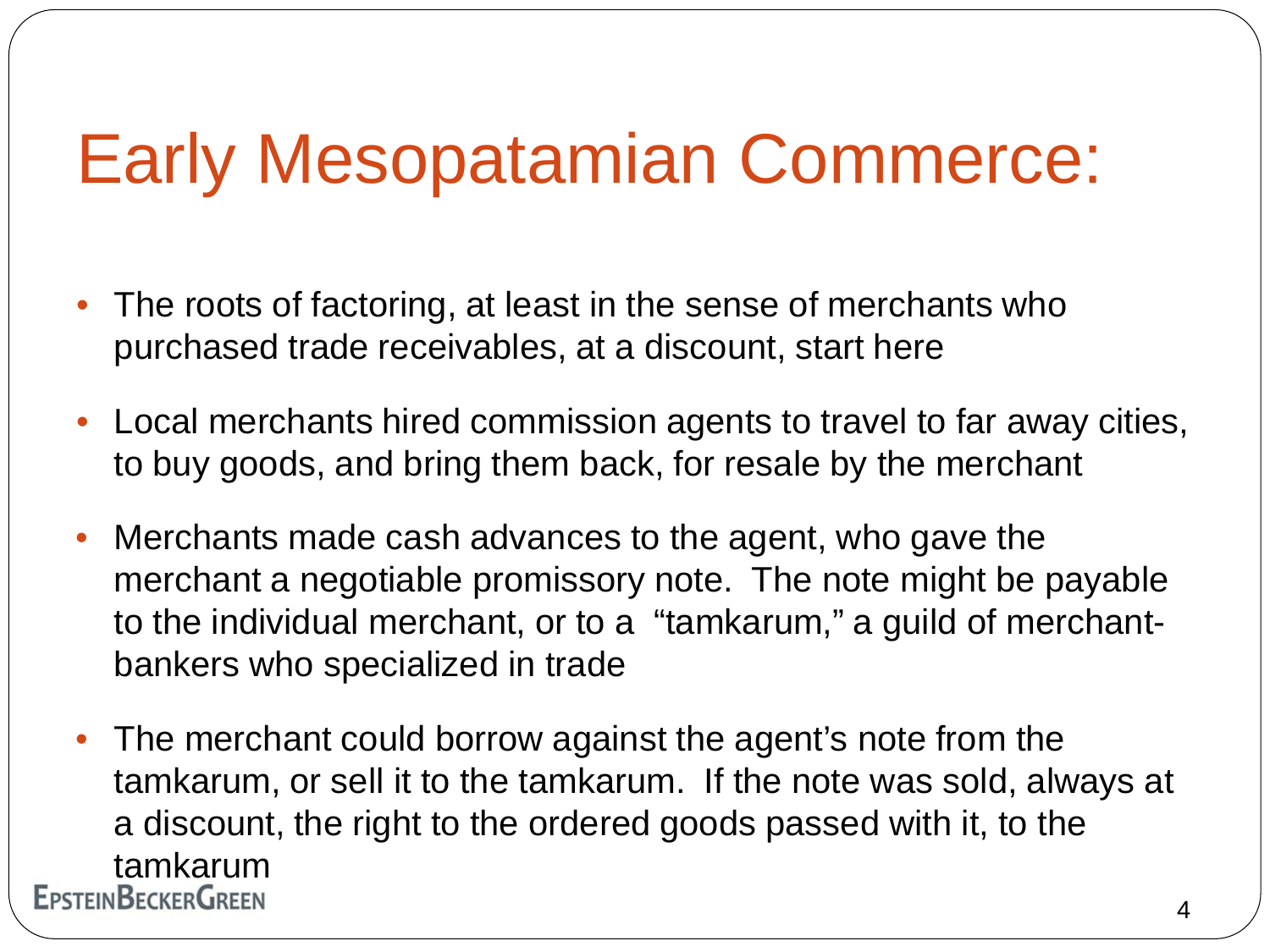# **Other Early Financiers**

- Middlemen in ancient Babylonia, who leased land from the owner(s), and extended trade credit to tenant farmers. These middlemen also supplied seeds, plows and tools, and bought the crops, once grown
- Written tablets of the period, around 500 B.C., show that receivables from these activities could be assigned
- The Sophist Protogoras, in Greece, chosen in 444 B.C. to write laws for the people of Athens. Among these laws was the approval of credit
- Roman factors Claudius, for example, raised money from Roman factors to finance a winter harbor, in Ostia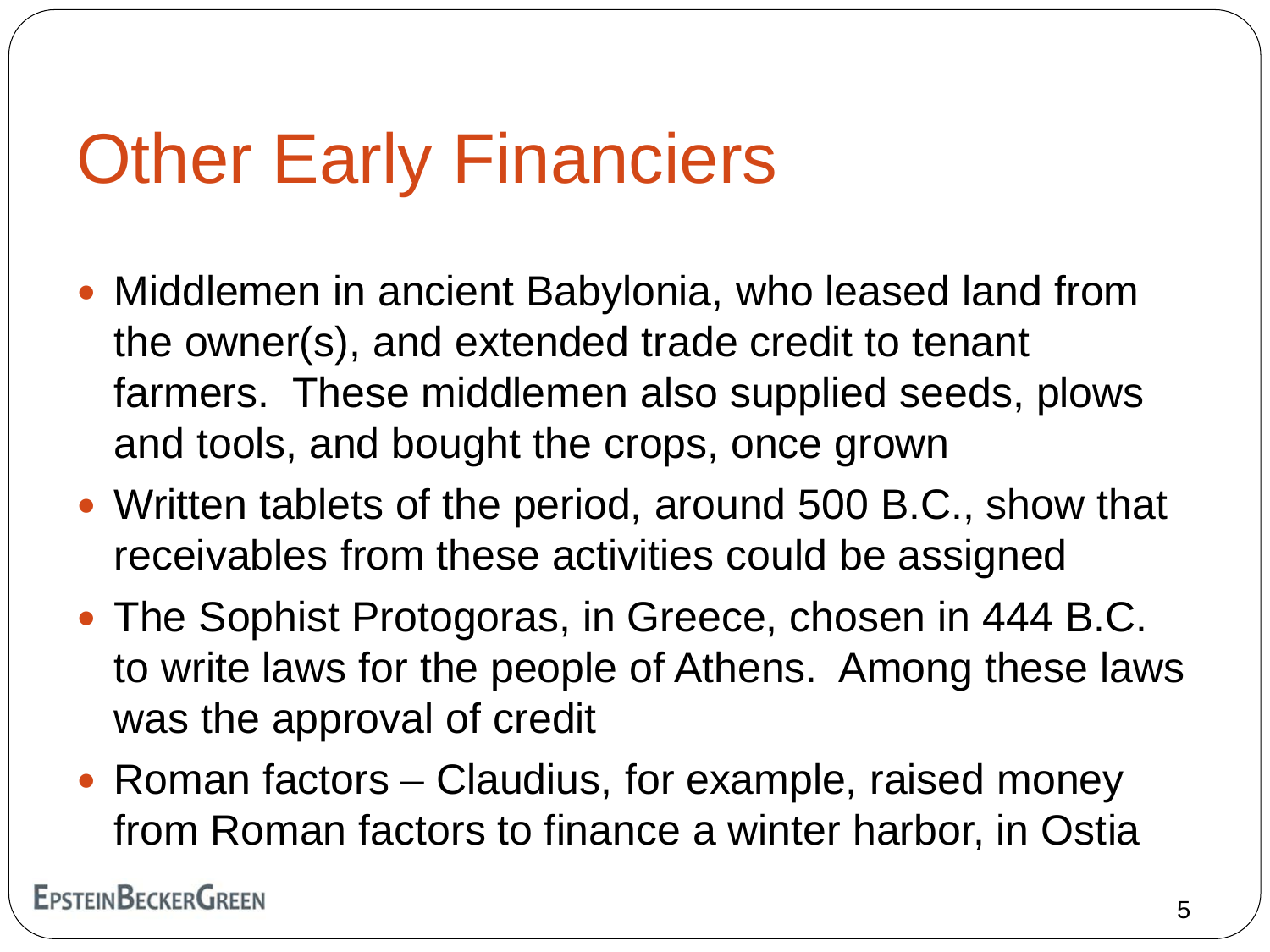# Medieval England

- Factoring, as we know it today, was clearly established in medieval England.
- The center of this activity was:
	- A. Guild Hall
	- B. The Inns of Court
	- C. Blackwell Hall
	- D. Customhouse Wharf
	- E. Frederick House (Alan's ancestral home)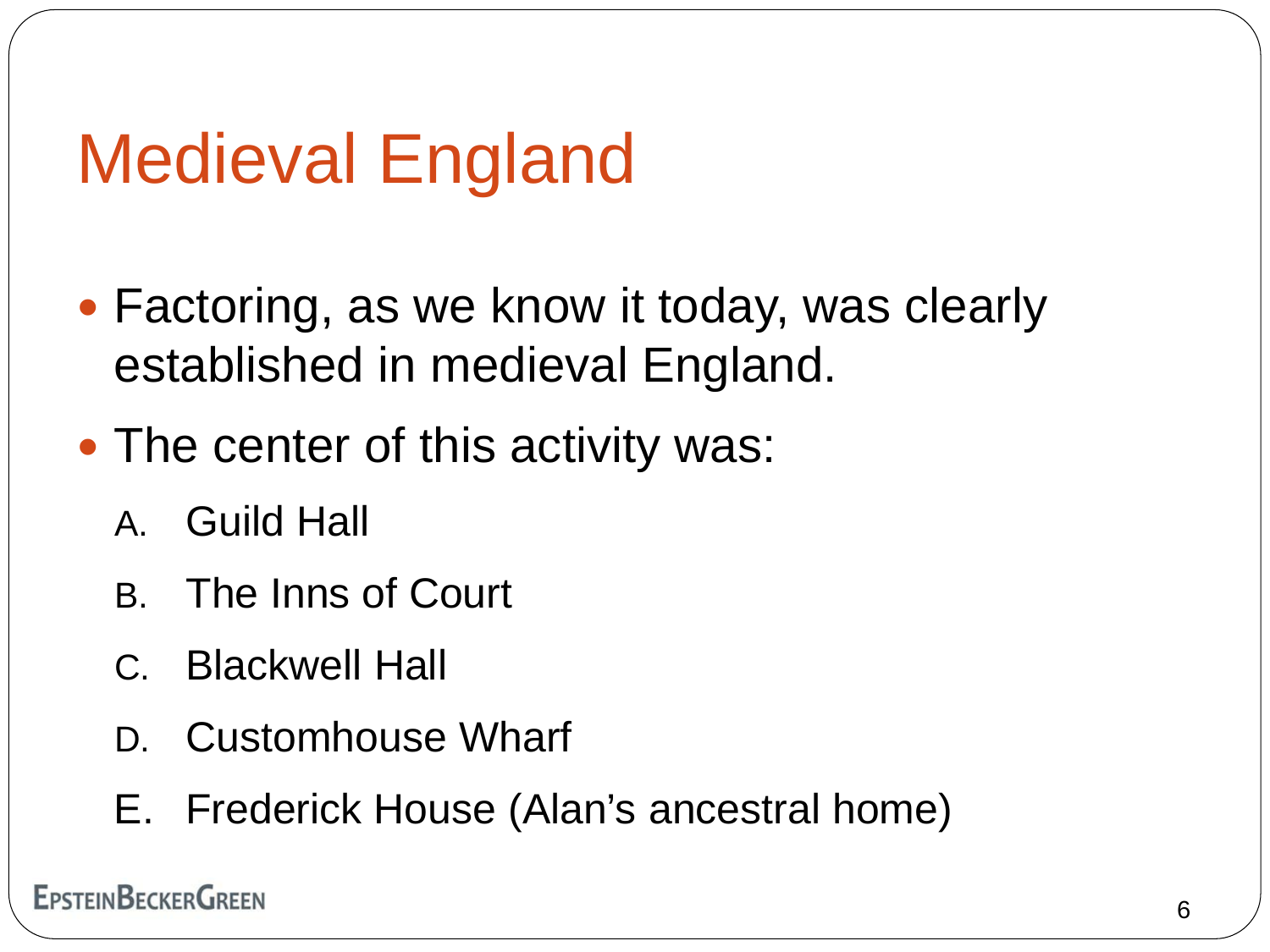### Blackwell Hall

- Blackwell Hall was the center of the English cloth trade
- The early English cloth industry was founded by Flemish immigrants, from Yorkshire and other Northern counties, who settled there under the protection of a decree of King Edward III of May 1, 1326. The same decree held that only royalty, nobles, and prosperous merchants could wear colored clothes.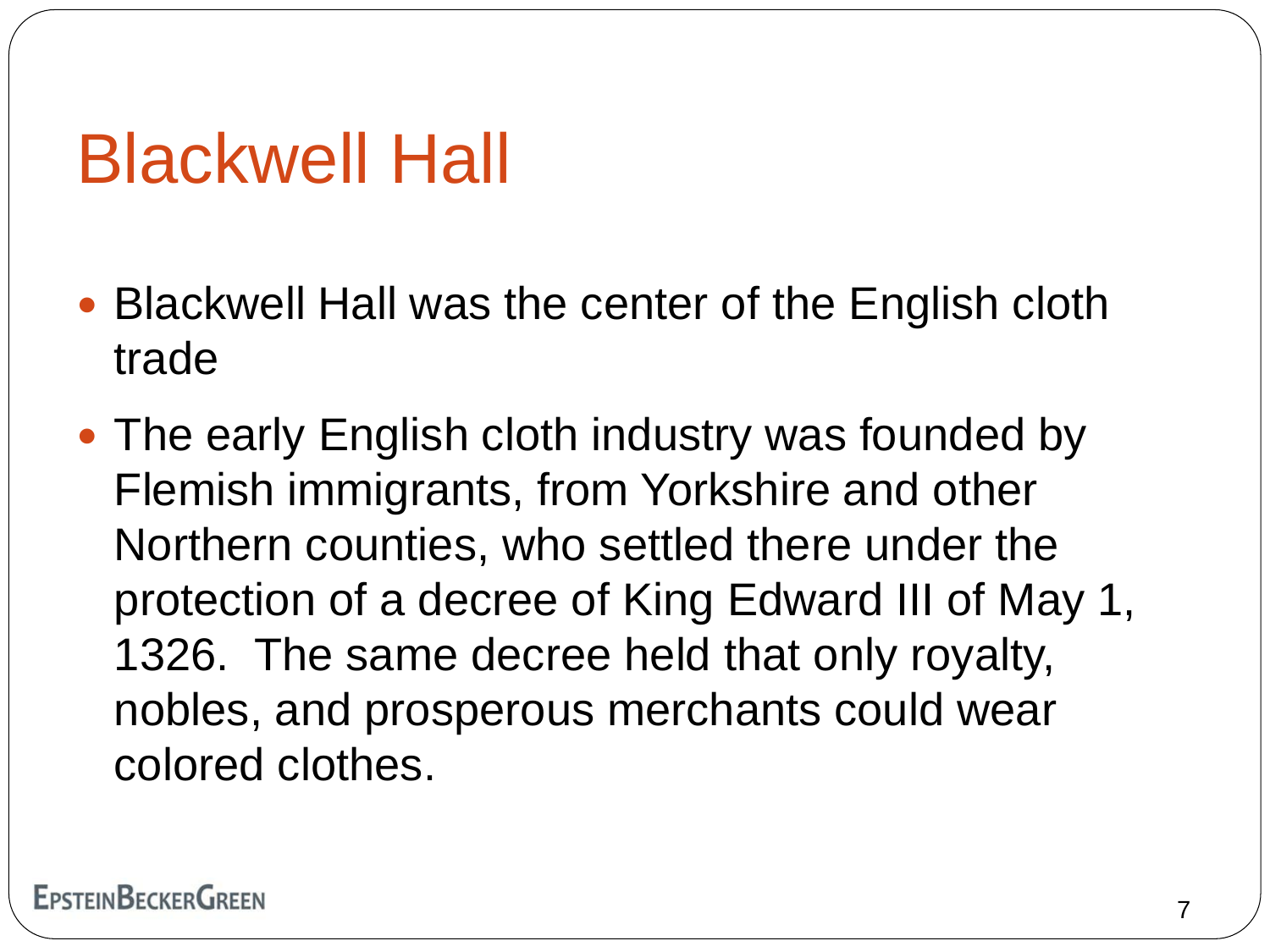- Blackwell Hall, built in 1297, was licensed by King Richard II to several local mercers, in 1397.
- A mercer was:
	- A. A dealer in expensive fabrics
	- B. A cloth maker
	- C. A merchant
	- D. A lender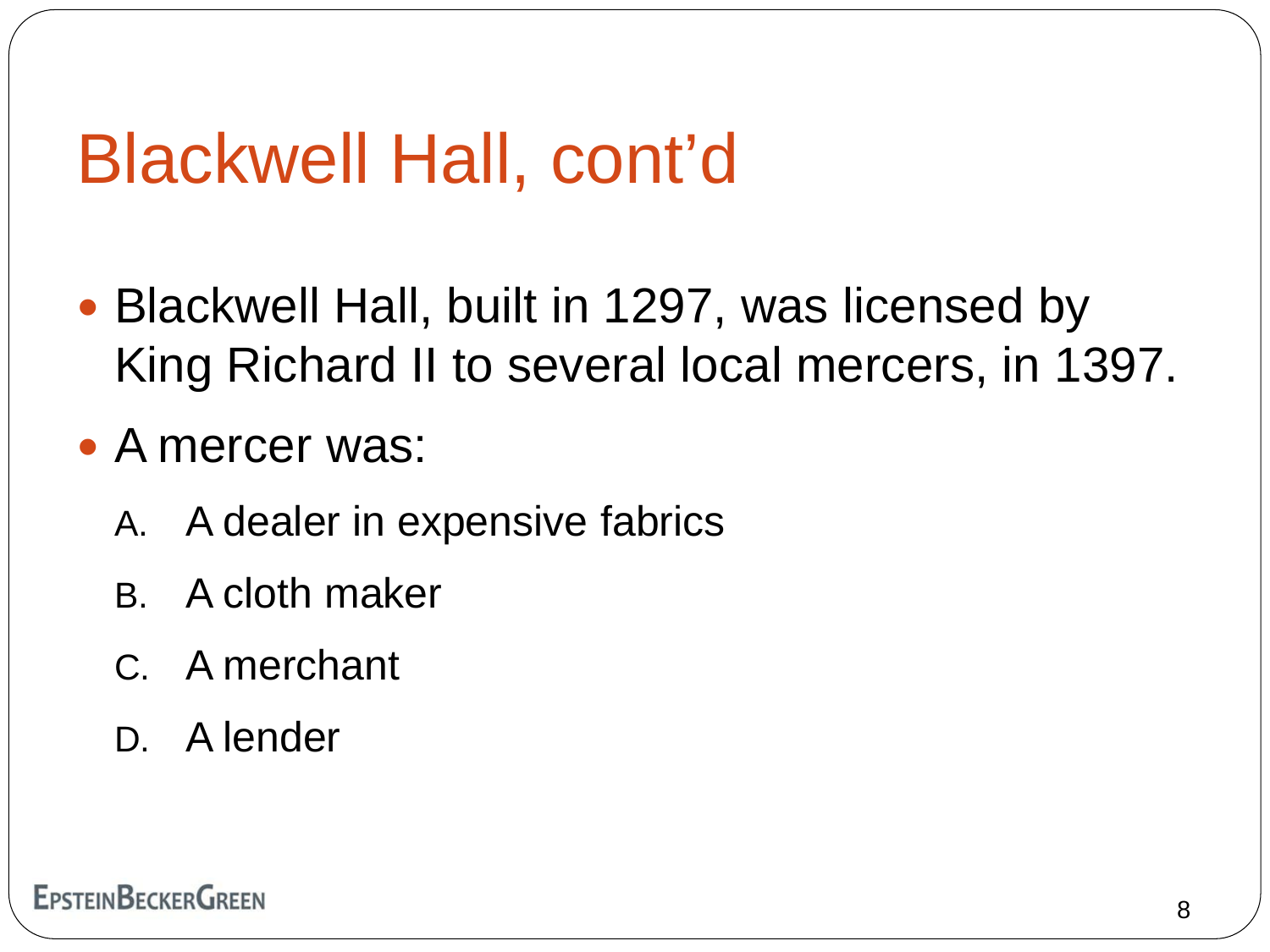True or False?

- Members of the Cloth guild who operated in Blackwell Hall pitched (displayed) their wares:
	- A. Under Placards
	- B. At Stands
	- C. At Rests
	- D. By placing merchandise on rugs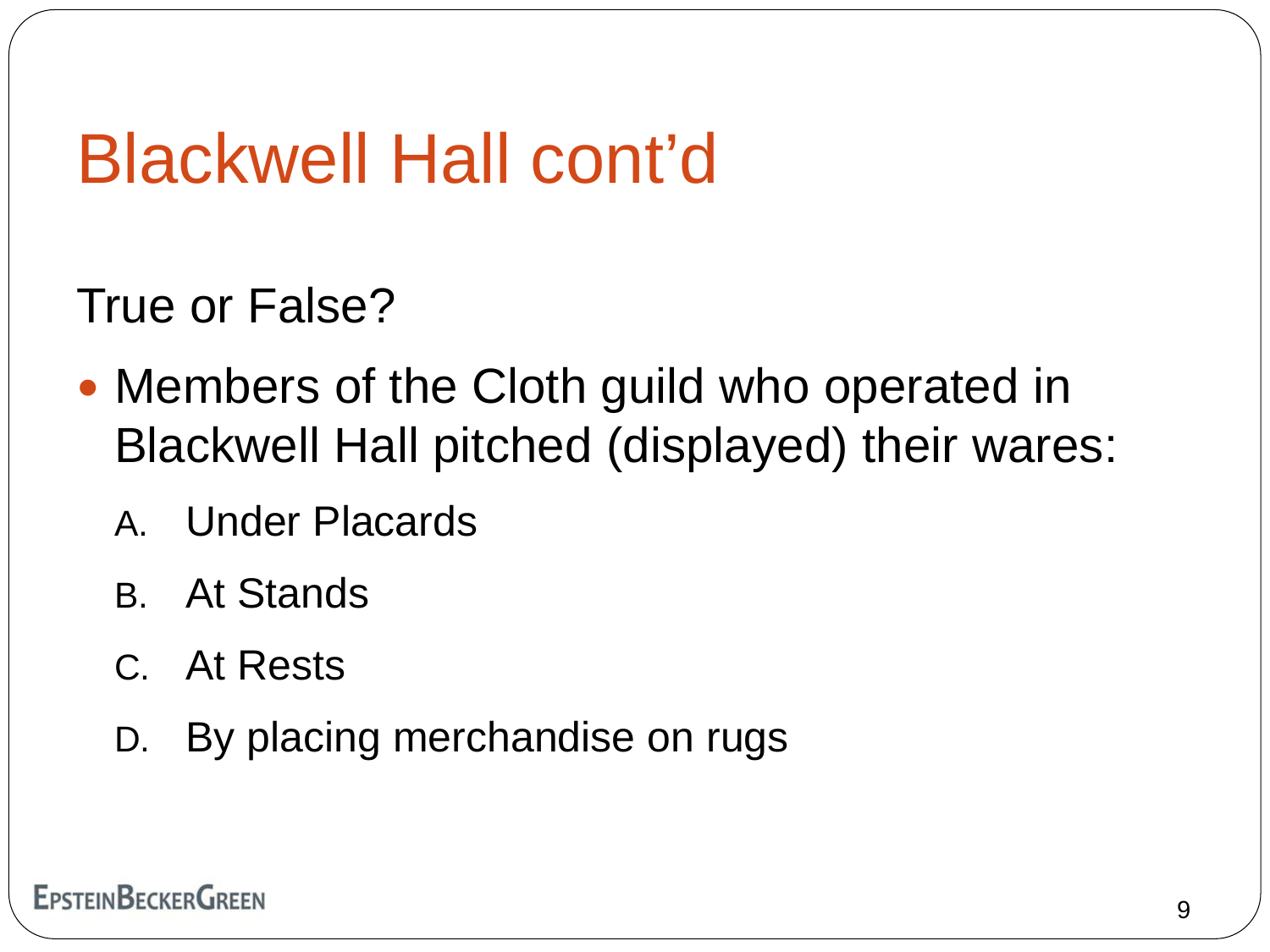Factors who worked at Blackwell Hall –

- A. Had an exclusive monopoly
- B. Sold to Drapers and other local merchants
- C. Sold to foreign factors
- D. Extended credit to clothiers (cloth makers)
- E. Traded in wool themselves
- F. Some of the above
- G. All of the above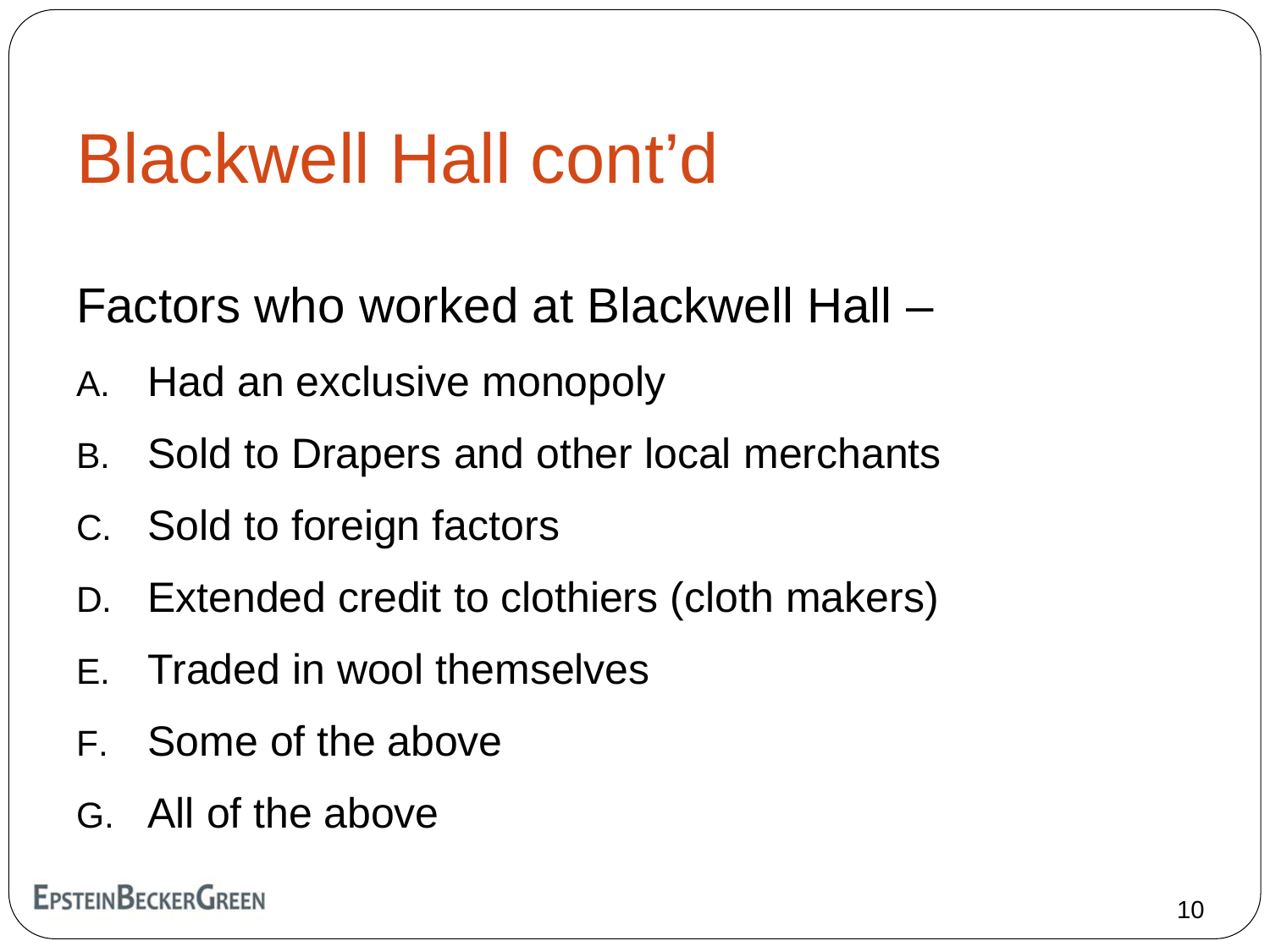Factors at the Hall were regulated, in 1623, by:

- A. The London City Council
- B. The Privy Council
- C. Parliament
- D. John Beckstead
- E. None of the above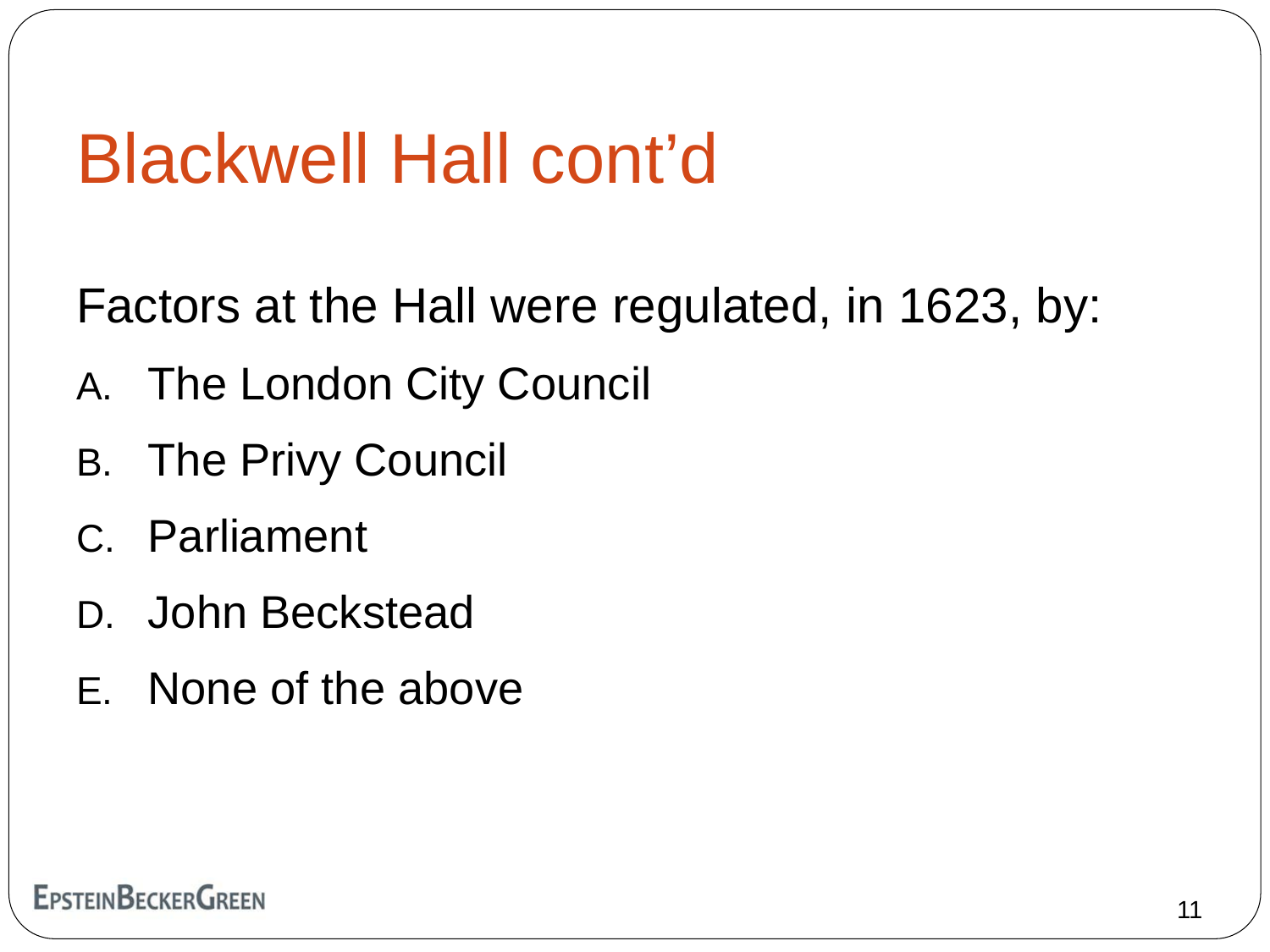After 1677, factors at Blackwell Hall were regulated by:

- A. Mike Ullman
- B. The King
- C. The governors of Christ's Hospital
- D. The Archbishop of Canterbury
- E. None of the above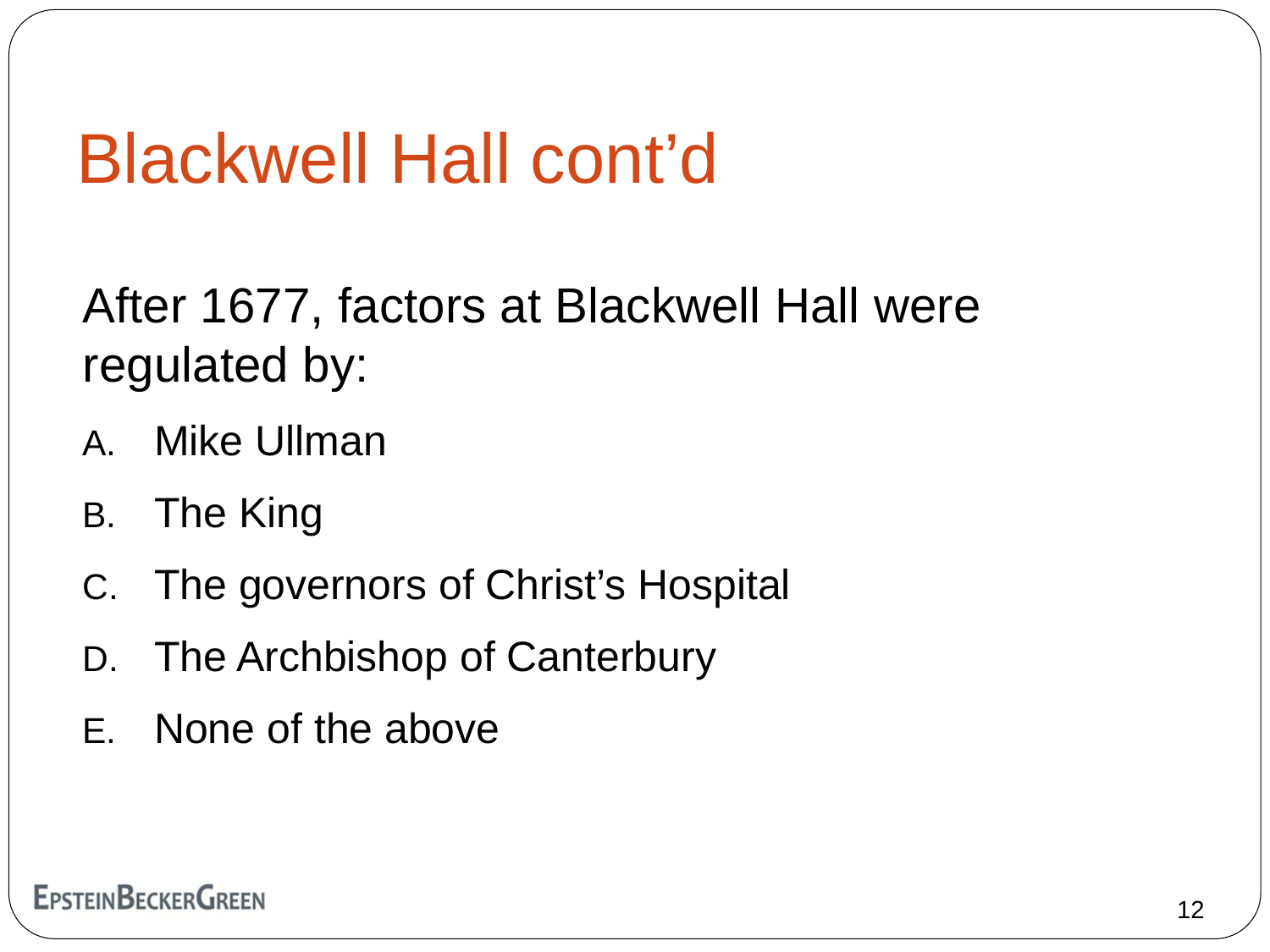- Over time, the factors began to serve as middlemen, displacing the clothiers, on the one hand, and the merchants and drapers, on the other, so that they no longer communicated directly with one another.
- The growing economic clout of the factors at Blackwell Hall created resentment
- The factors traded in wool, finished cloth, and extended credit to strapped merchants
- Around 1720, they also began to assume credit risk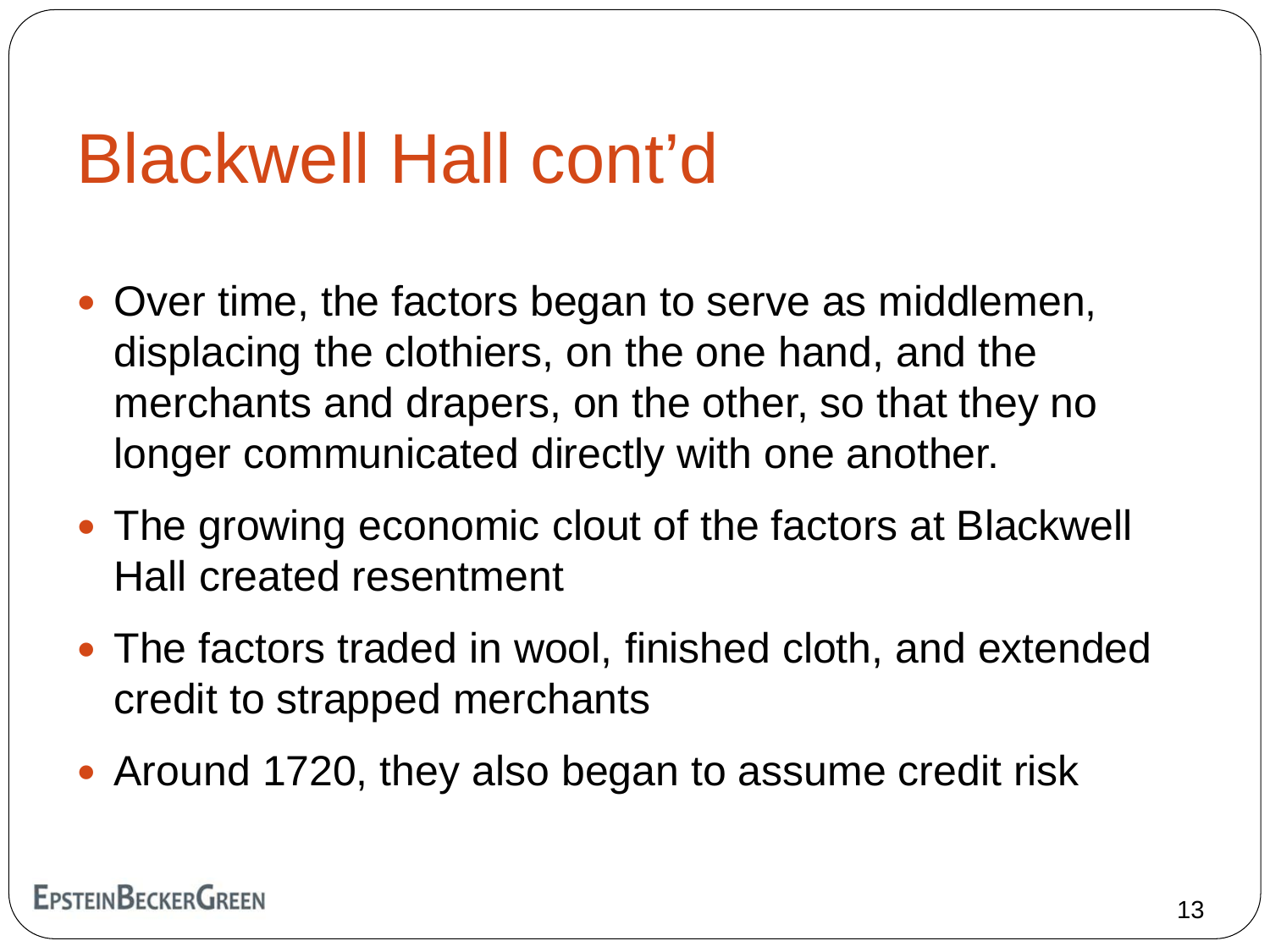- One disgruntled clothier, in 1739, called Blackwell Hall Factors:
	- A. Useless drones in the human hive
	- B. Thieves and knaves
	- C. Scum of the earth
	- D. Men of sound commercial mind
	- E. #####!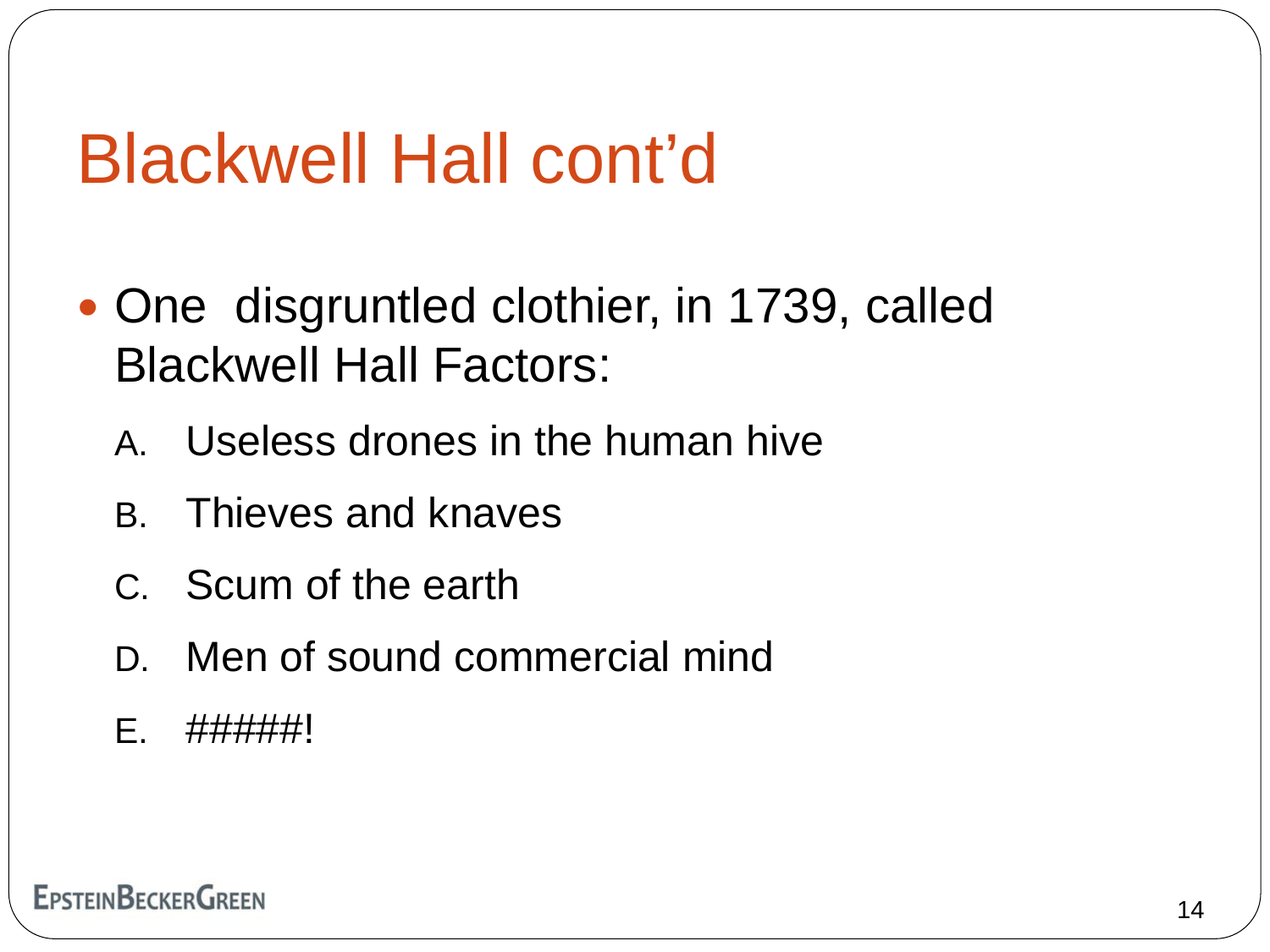#### Blackwell Hall Factors

- Were widely known. Everyone of the period knew who a Blackwell Hall Factor was, and what such a person did
- Compare today. What friend (or relation) of yours can tell you what a factor does?
- Blackwell Hall Factors trained young American factors, sent from the Colonies
- Had other roles; for example, commissioners in bankruptcy, akin to a bankruptcy trustee today
- Bought, sold and leased land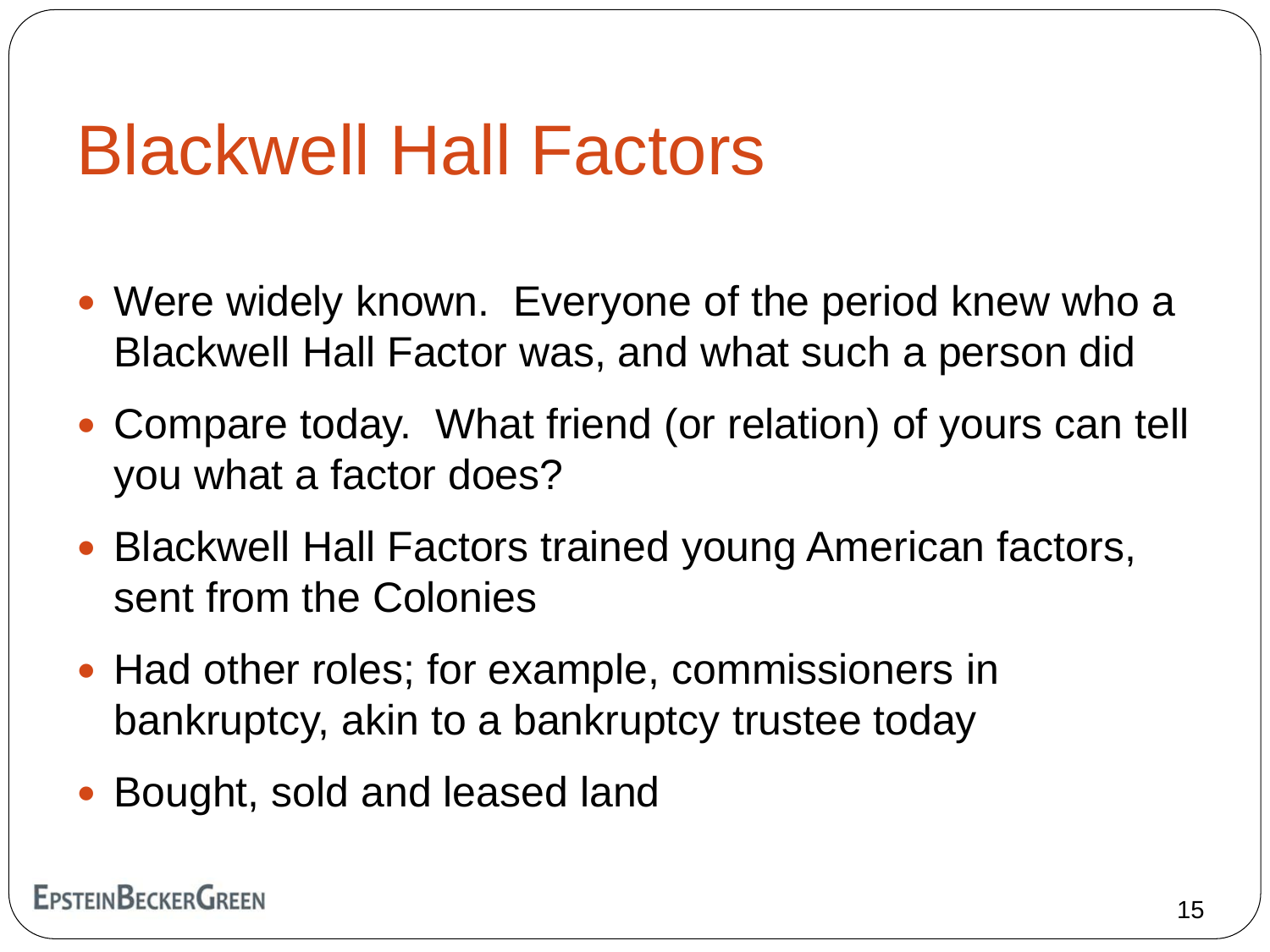# English Factors Worked On The Continent, Early On

 For example, Claes-Olof Livijn's "Studies in Financial History" refers to a factoring transaction in 1441, between an English merchant and his factor, sent to Brittany "William Warwyke of Salisbury, Merchant…sende into Bretayn [in Brittany] Wauter Trenchevyle, his Servant, Factour and Attorney, to Merchandise ther with wollen Cloth".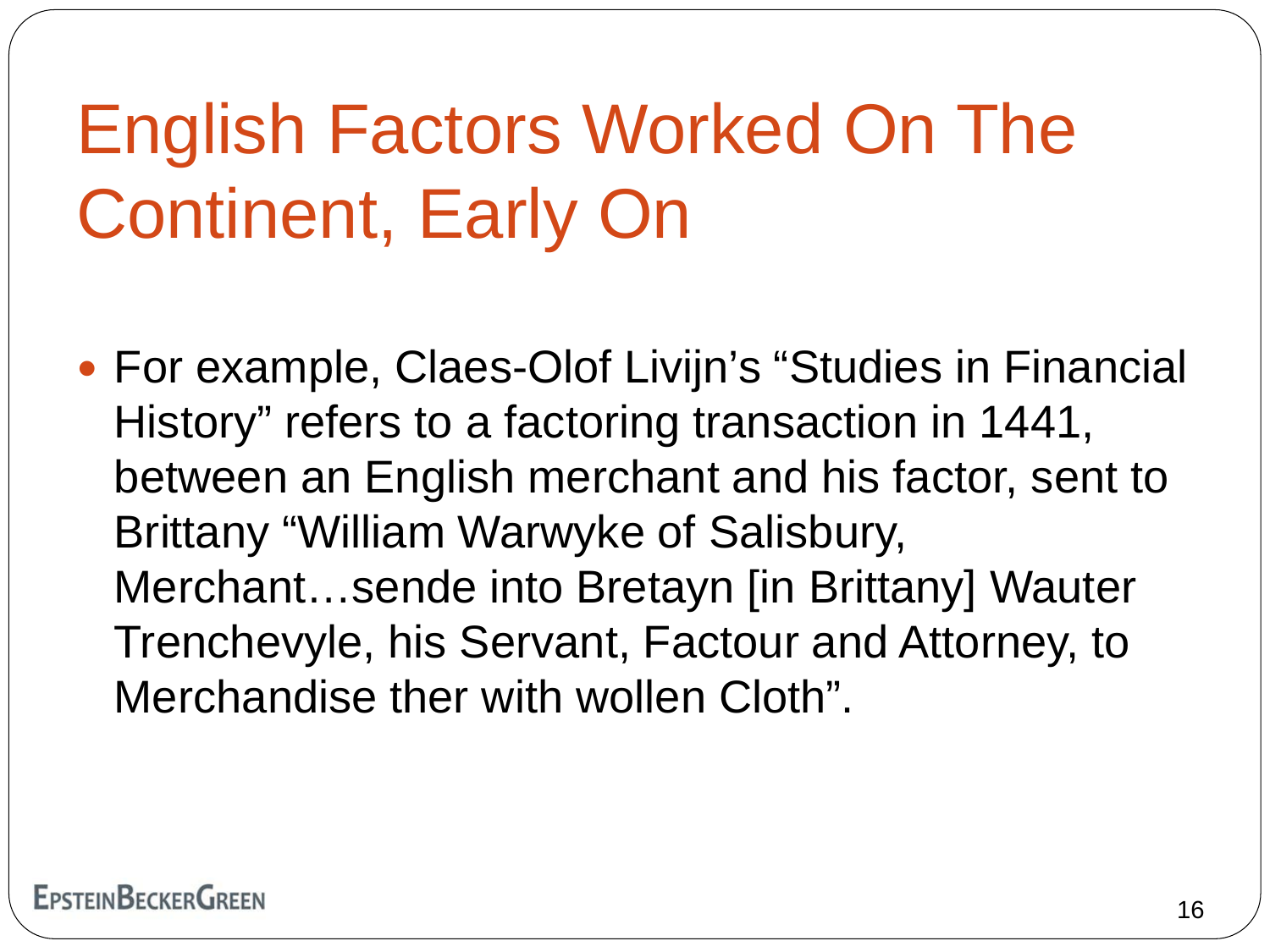# Factor's Assumption of Credit Risk

- A factor's fee, at common law, for assuming credit risk on client accounts, was called:
	- A. A "risk commission"
	- B. A "guarantee commission"
	- C. A "del credere commission"
	- D. "A gold commission"
	- E. Something else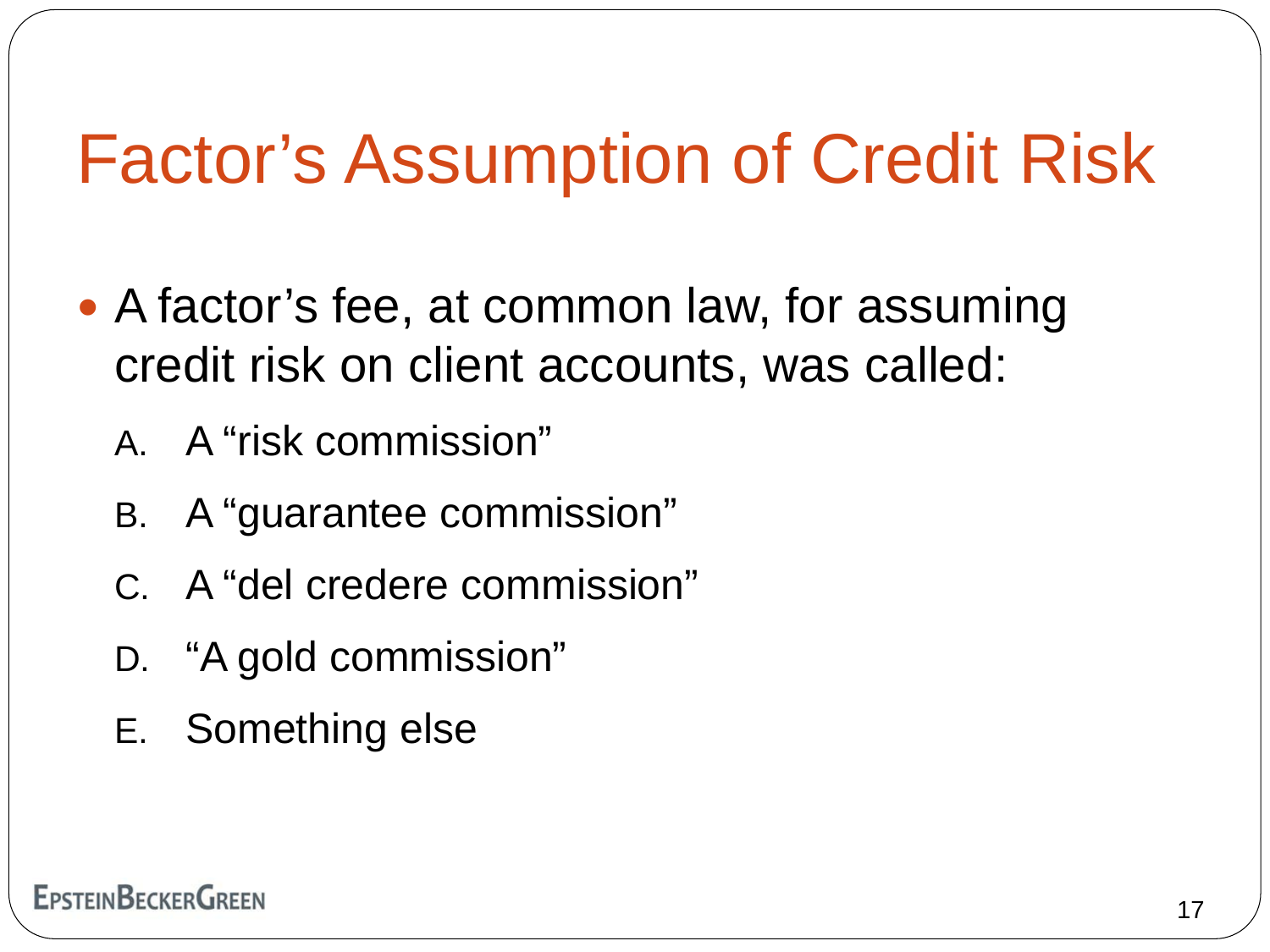# Del Credere Commissions

- Apparently, arose about 1720, on the Continent.
- Came from the Italian factoring practices, of Lombardian bankers; means guarantee, or warranty (of the solvency, of the client's account debtor)
- Ray Westerfield's book, Middlemen in English Business Particularly between 1660 and 1760 (Yale Univ. Press, 1915), quotes a 1721 letter, written in Dublin, which said there were a great number of London merchants "who were solely maintained by Foreigners in Holland, France and other nations by Factorage at 2 ½%"
- Del credere commissions ranged from  $\frac{1}{2}$  to 5%, with 2.5% being common. Therefore, one can assume that del credere commissions may have existed in 1721
- Without question, del credere commissions were common in commercial trade, and are referenced in English case law, by the 1780s
- These commission came to NYC, around 1814, after foreign manufacturers tired of taking large losses on export sales to America.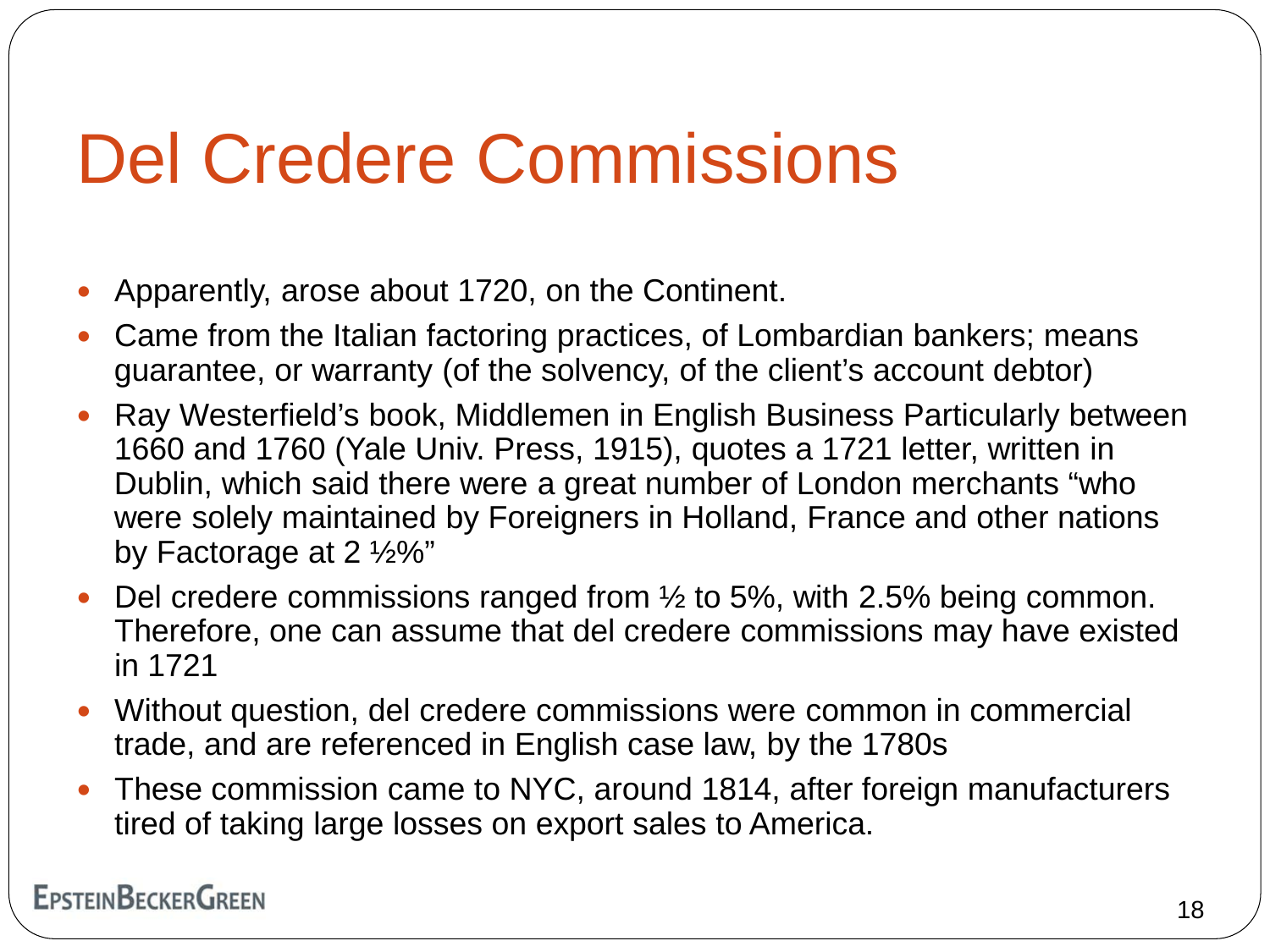# Factoring in England Extended Beyond Textiles

- In Britain, Corn factors and Hop factors also plied their trade, for example
- In terms of insured capital, in England, in 1770, Blackwell Hall factors were first, Corn factors second, and Hop factors third.
- By 1820, the situation was reversed, with Corn factors being first, Hop factors second, and Blackwell Hall factors, third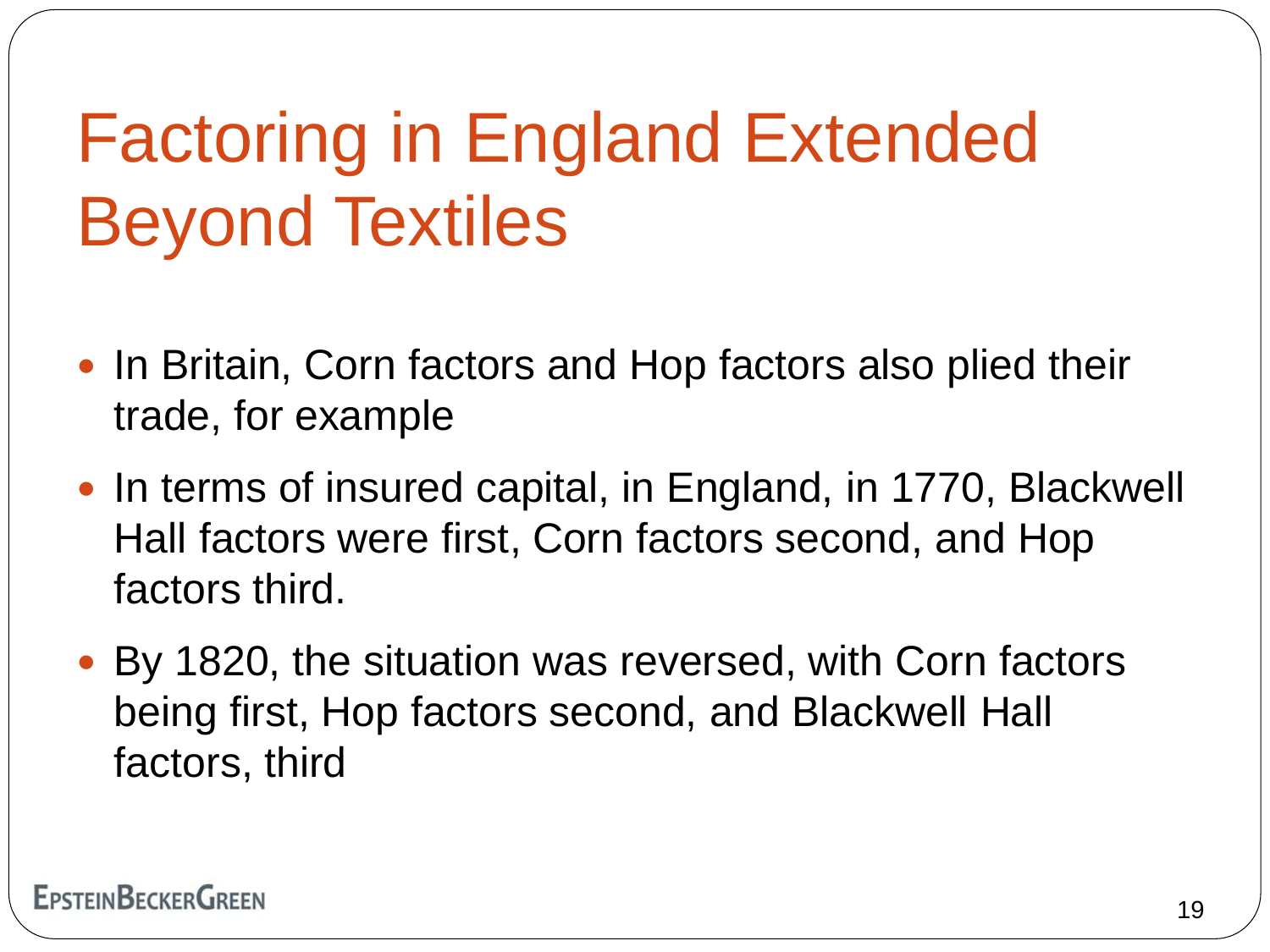# Factors Outside of England

Factors were found in all the major trading nations:

- Holland, Portugal, France, Spain, Germany, Russia, etc
- The Dutch were described by Voltaire as the "factors of the world"
- And, they were found in all of the Colonies of the major powers: Goa, in India (Portugal), Jamaica, Antigua, etc. (Britain), Timor and New Amsterdam /New York (Dutch), Peru (Spain), the Hanseatic League (Germany).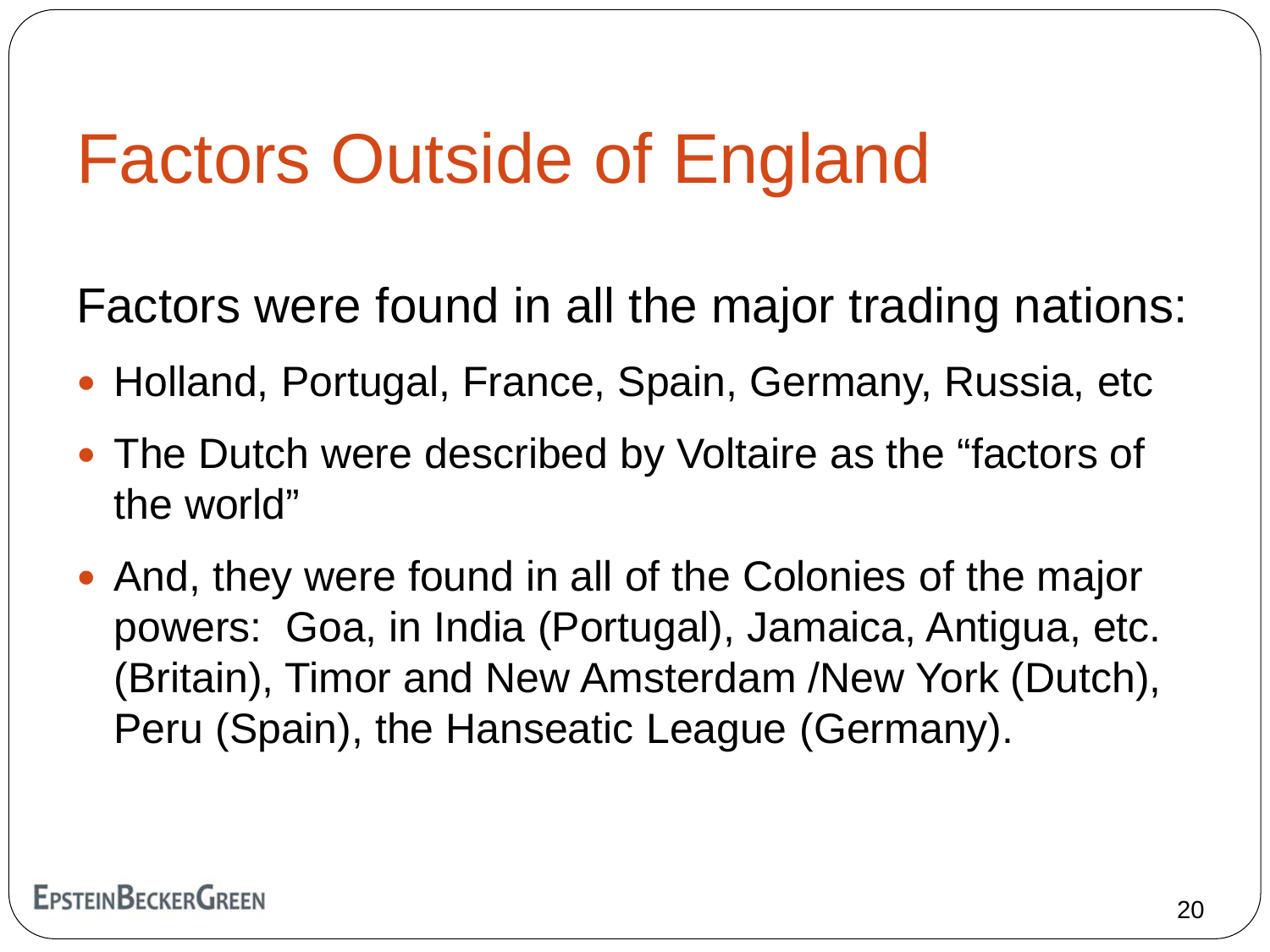# Summarizing, Factors, At English Common Law, and Elsewhere:

- (1) Were commissioned sales agents
- (2) who held and advanced against consigned inventory, generally, at 50-70%, often for a principal merchant located overseas;
- (3) accepted credit risk, by guarantee of the collection of local sales made by the merchant principal, and
- (4) performed other functions, such as ledgering debt and collecting from the account debtors.

 *Factors flourished anywhere that trade over long distances created delays and risks*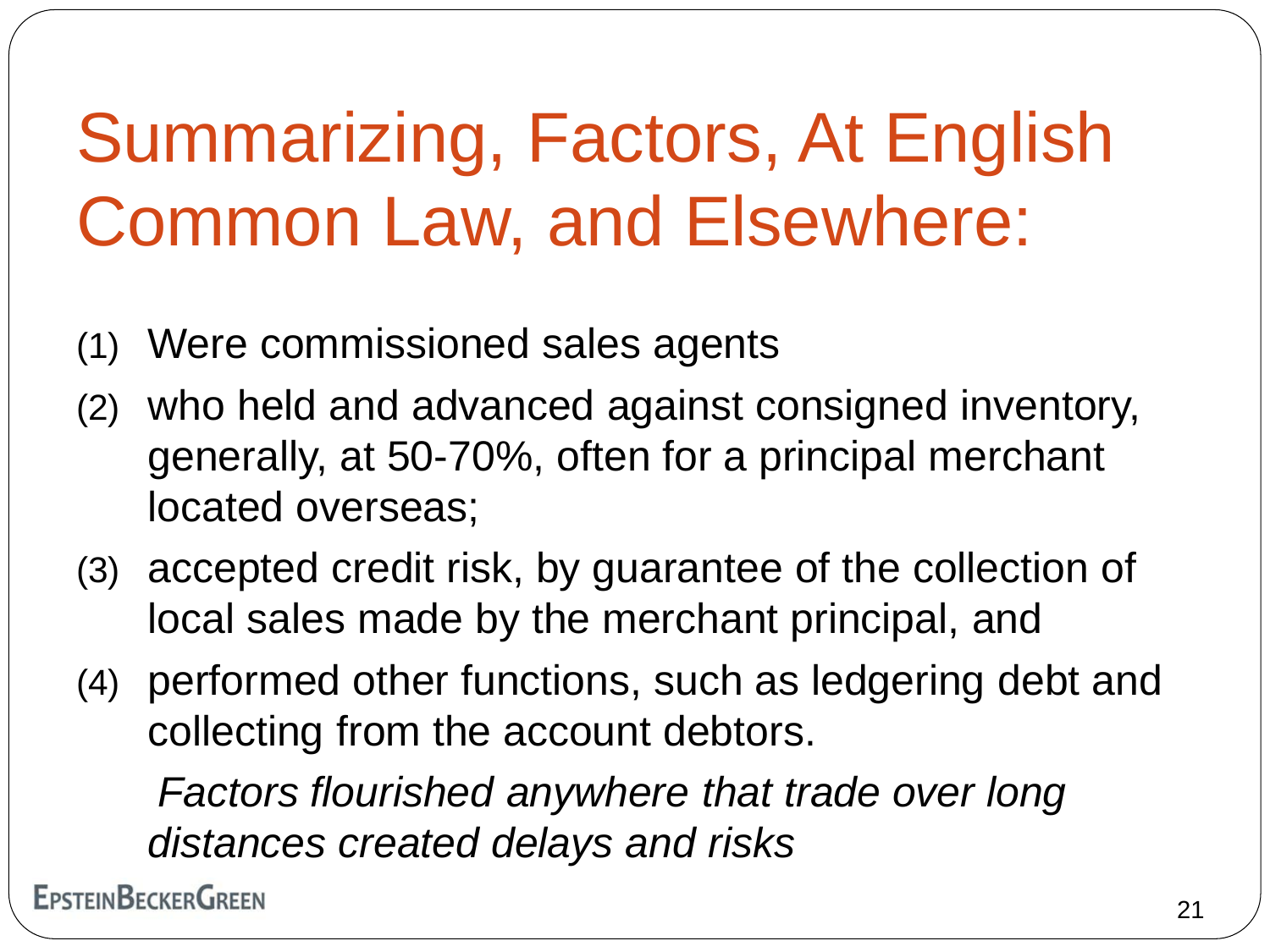# American Factoring

Factoring came to America:

- A. During the Civil War
- B. With the Pilgrims, in the 1620s
- C. Shortly after the Revolution
- D. About 1700
- E. None of the above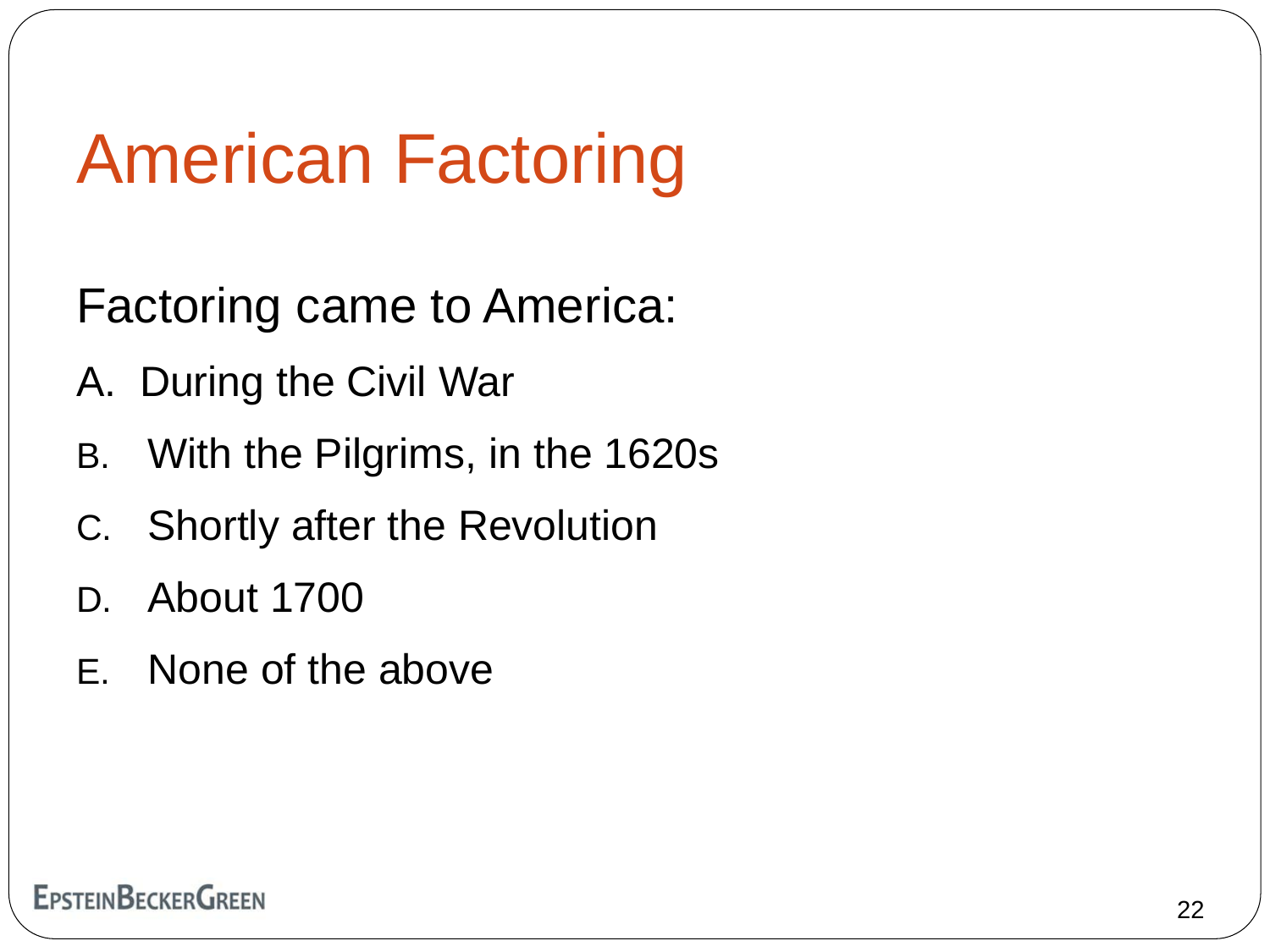# American Factoring

The first factors physically based in America were located in:

- A. Boston
- B. Baltimore
- C. New York
- D. Savannah
- E. Philadelphia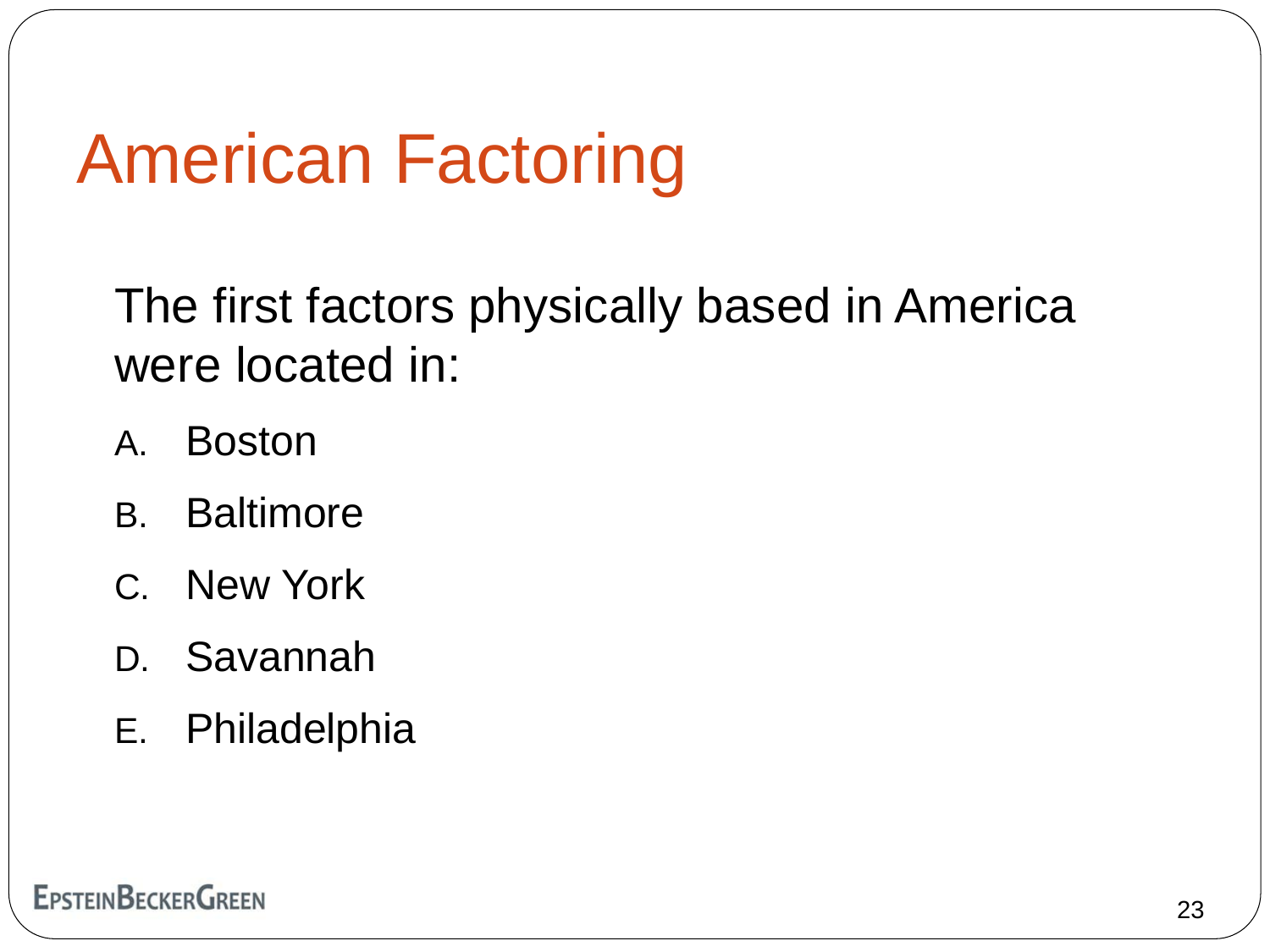# American Factoring cont'd

Early American Factors in NY City did NOT include:

- 
- 
- 
- 
- E. Frederick Vietor
- F. Casimir de Rham
- A. Herman LeRoy G. Gilbert & John Aspinwall
- B. David Jencks H. The Brown Brothers
- C. Isaac Iselin I. Charles Graebe
- D. Thomas Achelis J. Louis F. Dommerich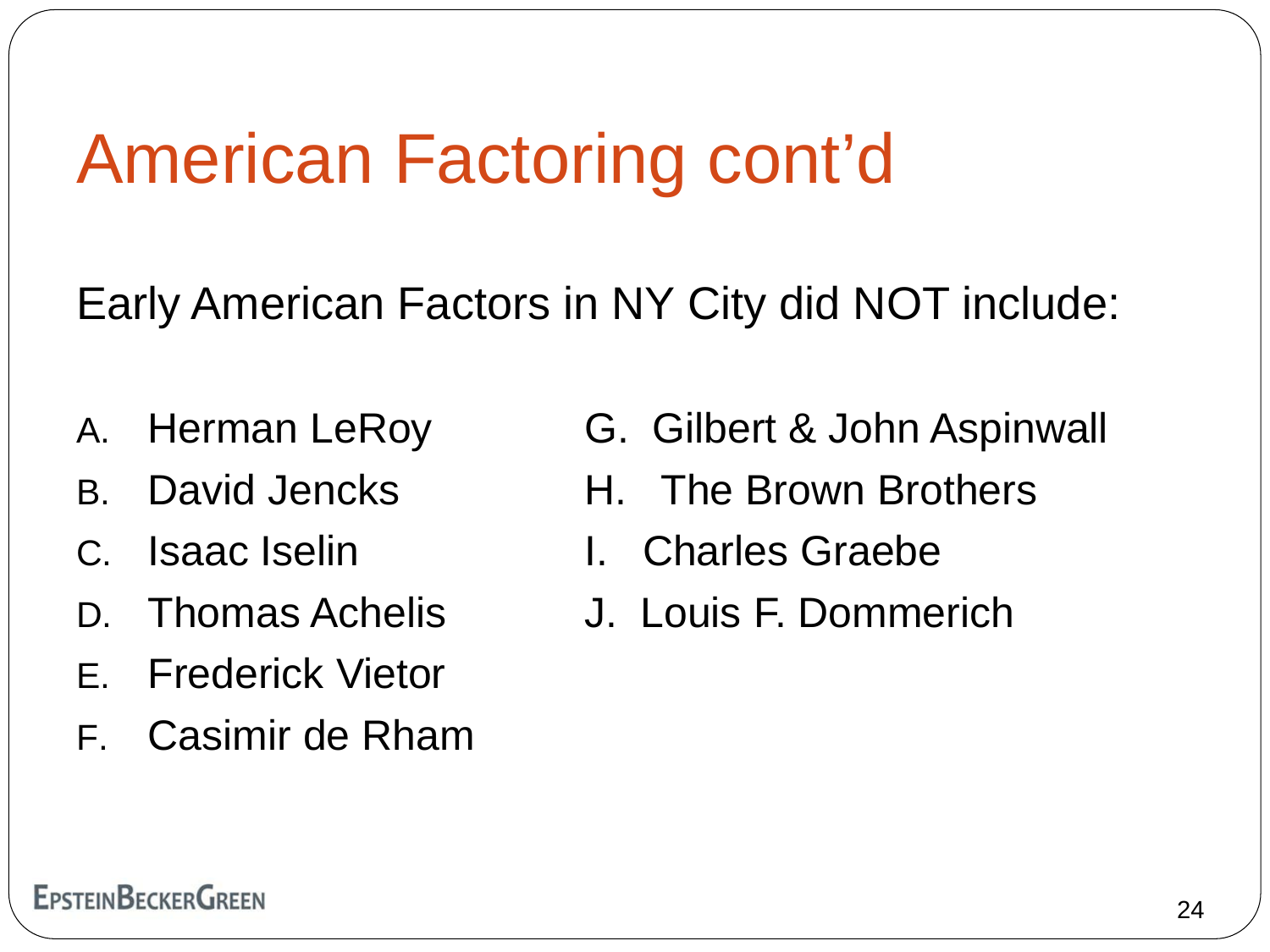# One Modern American Factoring Company Traces Its Founding to:

- A. 1808
- B. 1812
- C. 1827
- D. 1835
- E. None of the above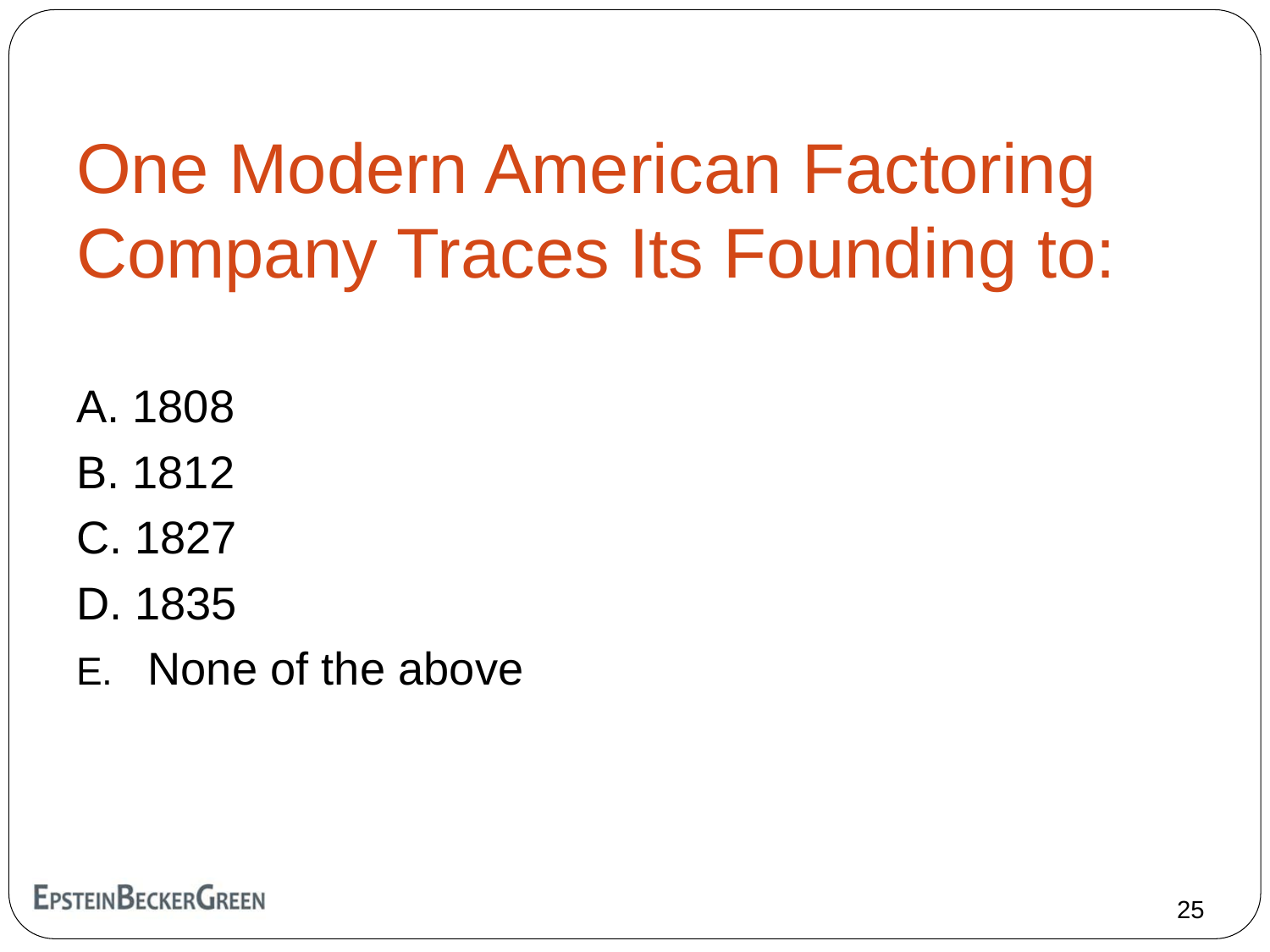# The Roots of America's Largest Commercial Factor Today (CIT)

#### 1790: *LeRoy, Bayard & McEvers*

 Herman LeRoy was the Dutch General Counsel in New York and the founder of the firm LeRoy, Bayard & McEvers. His daughter married Daniel Webster. His partner, William Bayard, was a close friend of Alexander Hamilton.

1808 *deRham, Iselin & Moore* (later, A. Iselin & Co. and William Iselin & Co.)

 Isaac Iselin was a Swiss immigrant, in 1801. Hired 1805 by LeRoy, Bayard & McEvers at age 18 to work as their supercargo (agent) on the ship Maryland (outbound from NY); later a partner in the firm, from 1808-1815. Isaac married a French-Swiss wife, Aimee Jeanne Susanne Emilie Roulet in 1810. He represented the silk and glove industries of Lyon, France. He was subsequently a partner of *DeRham, Iselin & Moore* from 1815 – 1835. Isaac returned to Basel, Switzerland in 1835, but came back to New York after the Great Fire of 1837, to restore the firm. He returned to Basel in 1839 and died there. His son was Adrian Georg Iselin, founder of A. Iselin & Co. Isaac's grandson was Adrian Iselin, Jr., a director of The Guaranty Trust from 1892- 1910. Adrian's son, William, founded *William Iselin & Co*, acquired by *CIT* in 1931.**EPSTEINBECKERGREEN**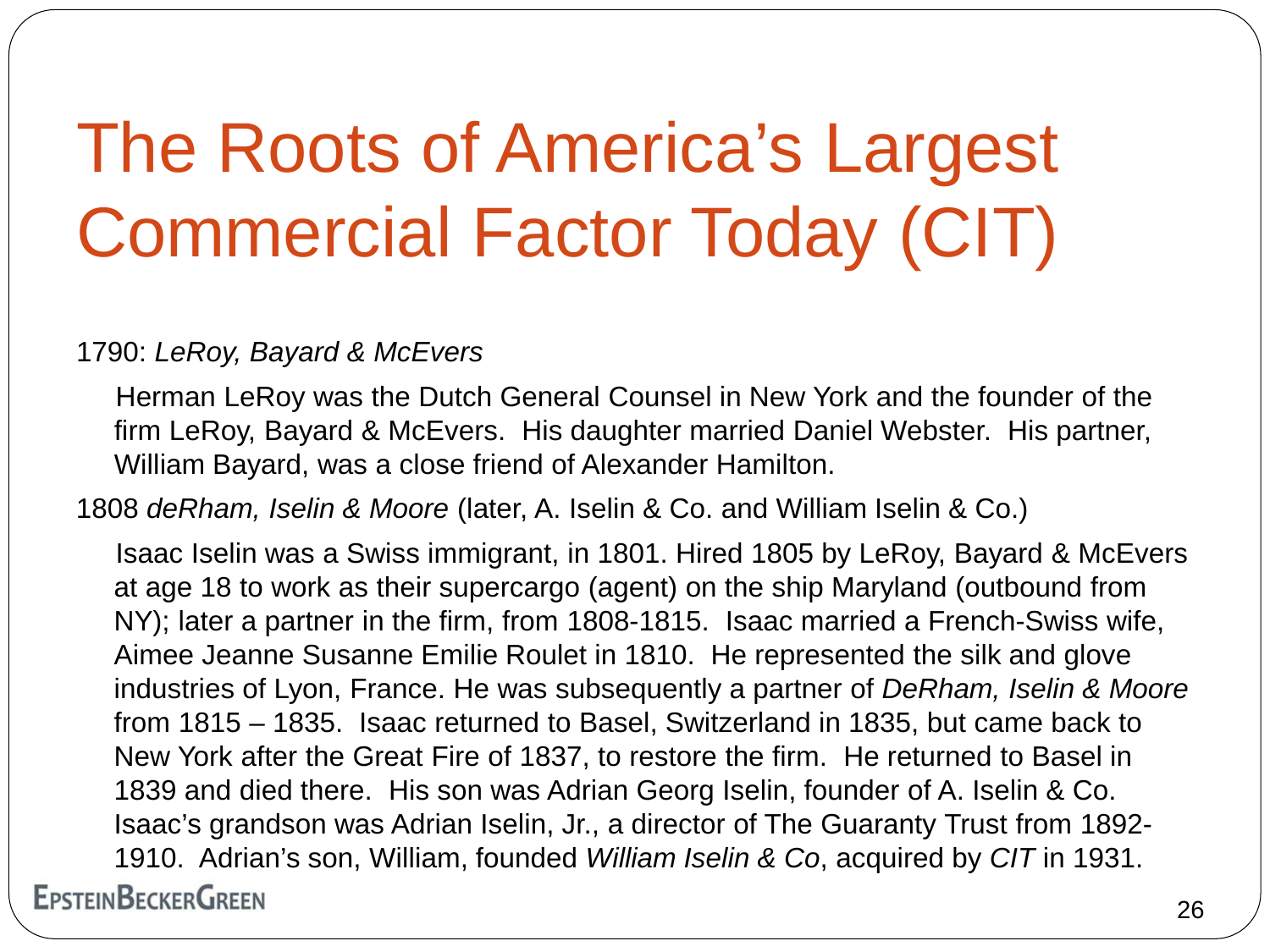# Other Early Factors of New York:

1825 Charles Graebe arrives from Germany, later partners with Frederick Vietor, who immigrated about 1828, and Thomas Achelis, his cousin. They form *Frederick, Vietor & Achelis* in 1843, with offices in NY, Bremen, Chemnitz, Lyon and Paris

- 1827 *Rusch & Co.* (Swiss & German mills)
- 1833 *Brown Brothers* (Liverpool, Baltimore, NY); later, Alex Brown & Sons, Baltimore, and Brown Brothers Harriman & Co., Boston. US Sup. Ct. case, 1840

1839 *Auffmordt & Co., Inc.*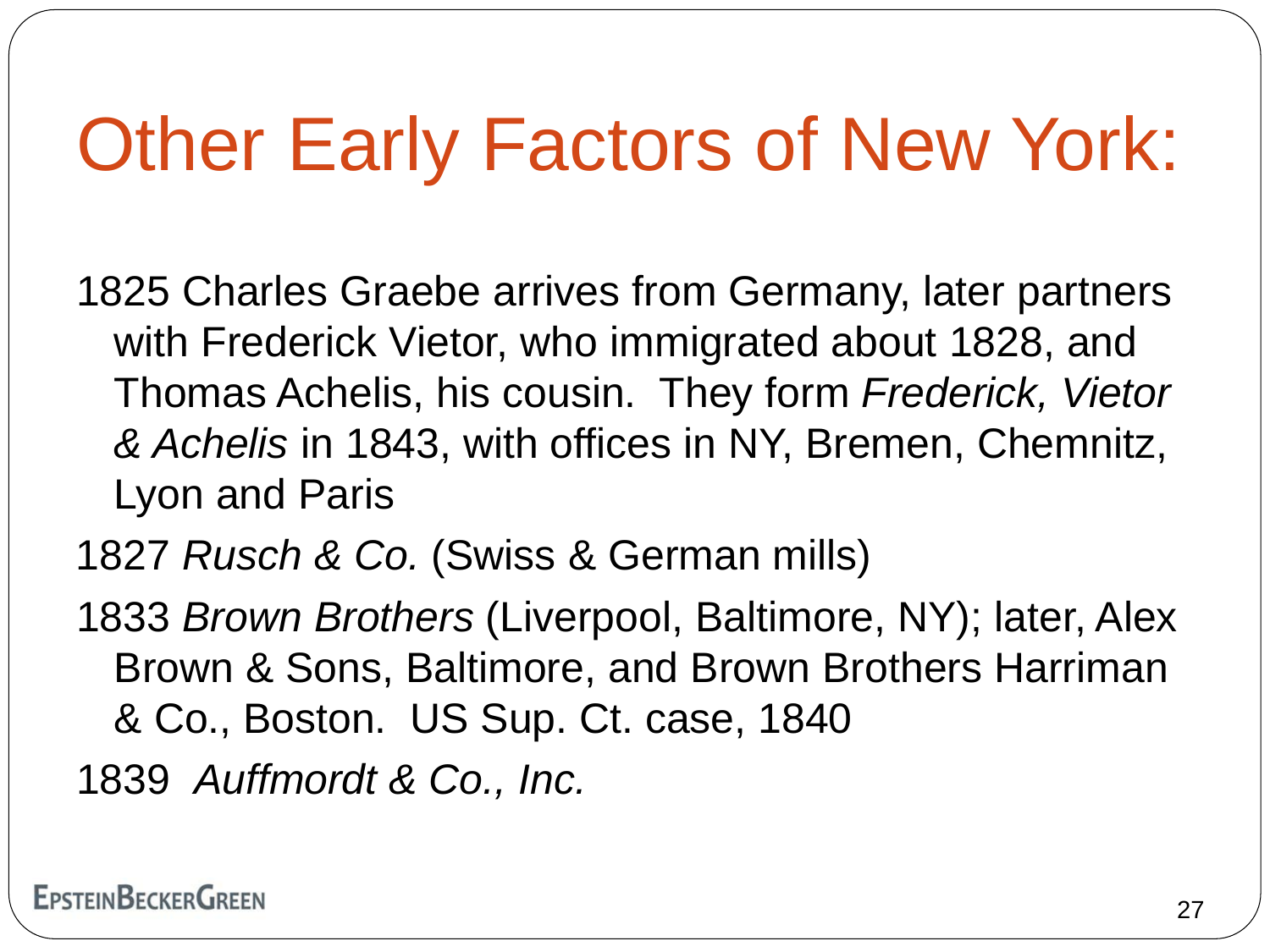### The First American Born Factor

Started business in 1854. He was:

- A. Henry Ittleson
- B. Mitchell Rogers
- C. Walter Heller
- D. James Talcott
- E. John P. McGuire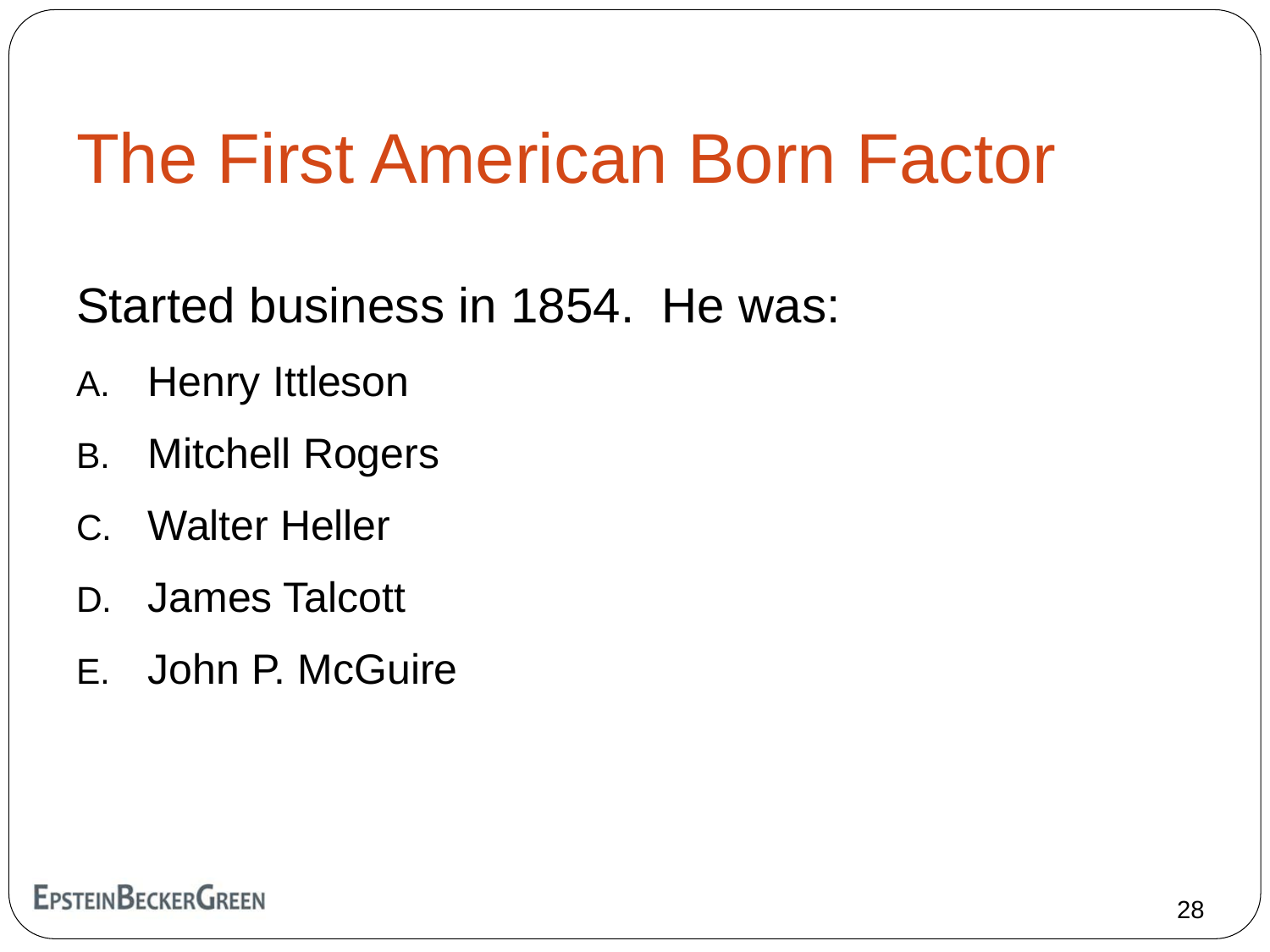# Modern Factoring in America Arose

- A. From 1890 1905
- B. From 1854 1865, under Talcott's tutelage
- C. In 1904, in St. Louis
- D. None of the above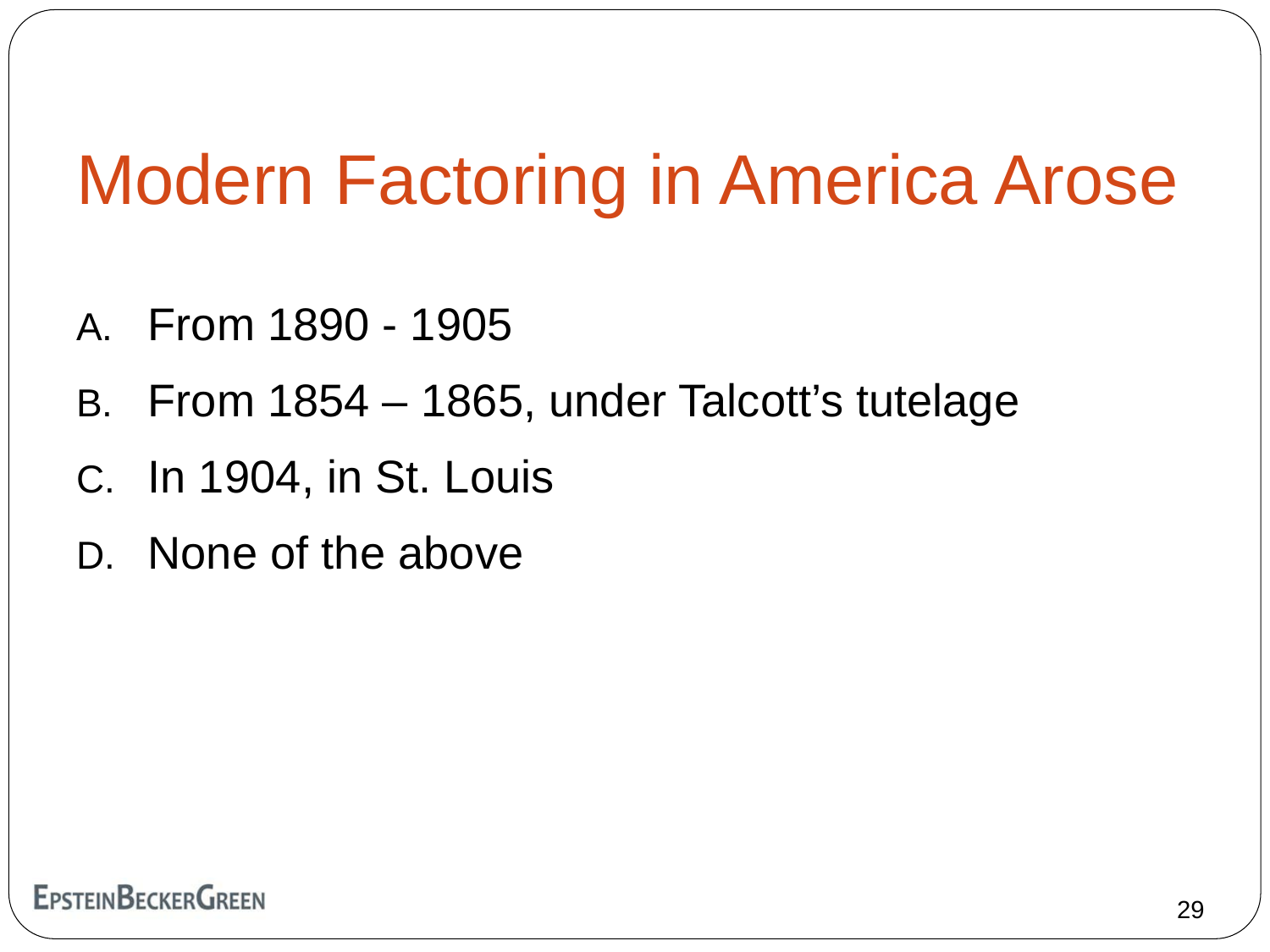# The Modern American Factor

#### Arose from 1890 – 1905.

- The McKinley Tariff of 1890, on European imports, was 49.5%
- American factors stopped acting as sales agents for European manufacturers, i.e., selling from consigned inventory on site
- American mills started to have their own sales forces
- American factors began to serve diversified industries, beyond textiles (toys, shoes, furniture, etc.)
- American factors became commercial financiers, of client accounts receivable, purchasing the accounts (in old-line factoring), or lending against them. No longer simply financing consigned inventory in the factor's possession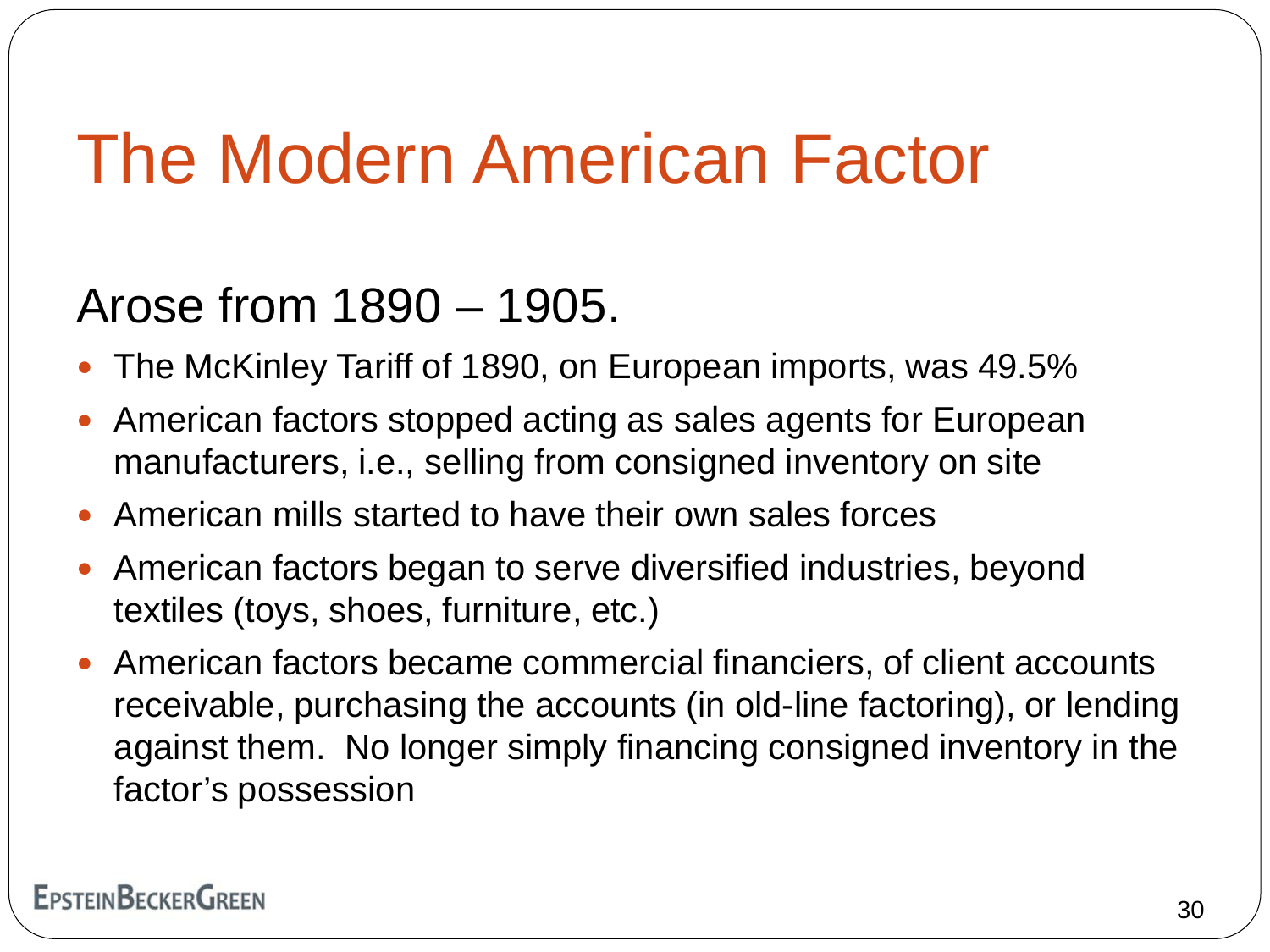### 1910 - 1944

- Rise of the asset-based lenders, starting when CIT was founded in 1908. Other early ABL's: Mercantile Credit Co. of Chicago, later, Continental Credit Trust (1908), Commercial Credit Co. (1920, Baltimore) and Walter Heller & Co. (1920, Chicago)
- CIT goes public, 1924; James Talcott & Co. does so, 1935-1936
- First wave of consolidation, and "national" factors, as the asset-based lenders all moved to acquire factoring companies, from 1928 – 1935
- Advent of factoring lien laws (1911 1950)
- Benjamin Milberg starts Milberg Factors (1936)
- The biggest commercial finance companies who own factors in 1936 are CIT and Commercial Credit; the two biggest independents are L.F. Dommerich & Co. and James Talcott, Inc. CIT's factoring volume is \$245 MILLION
- Rosenthal & Rosenthal is founded by Imrie Rosenthal(1938)
- The Assignment of Claims Act of 1940 helps fund World War II
- James Talcott, Inc. is still primarily an "old line" factoring company, in 1944. It begins lending in the early 1940s, but in a very small way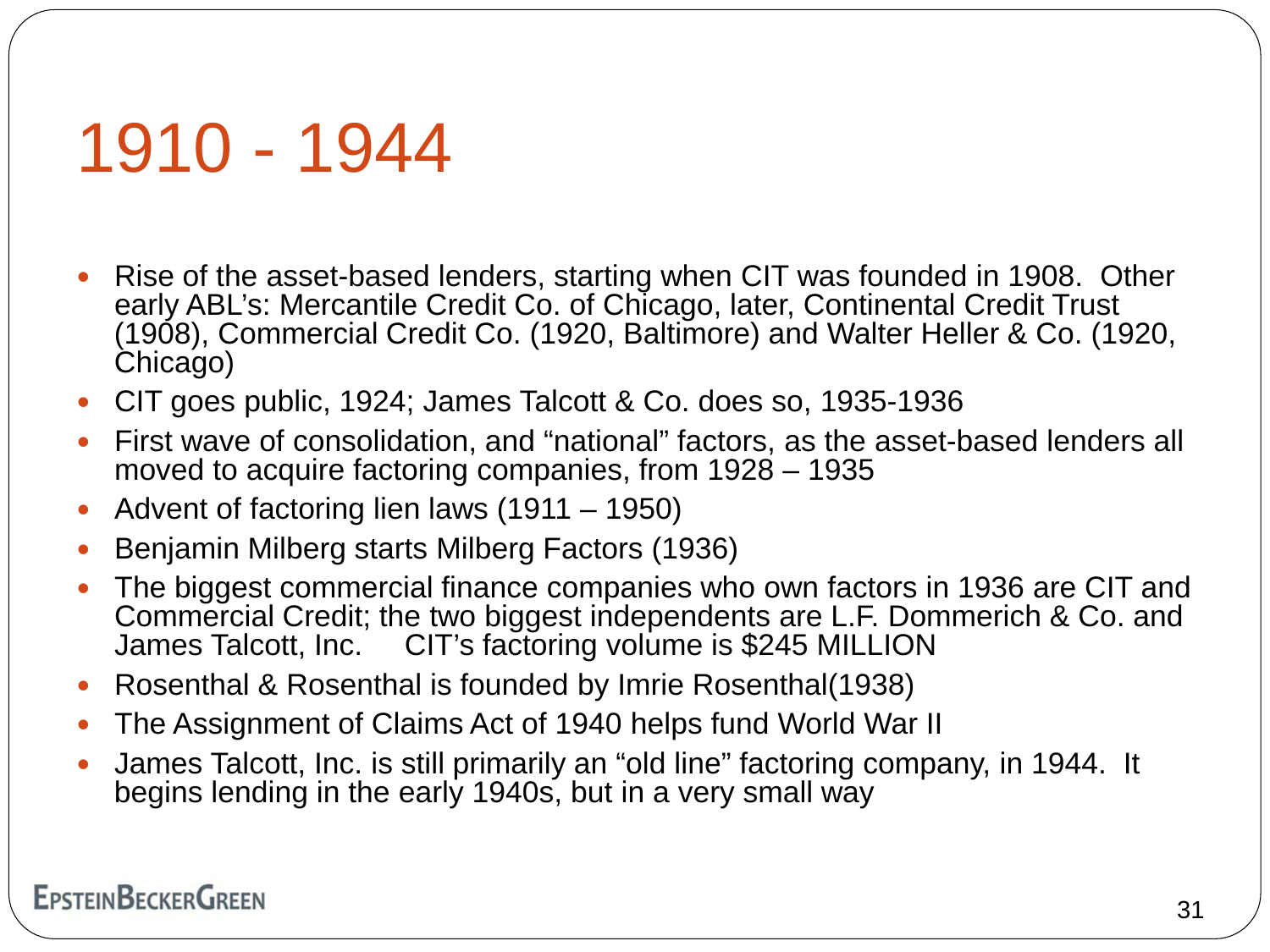### 1945 - 1960

- Banks enter factoring around 1945 (First National Bank of Boston, Trust Co. of Georgia)
- US factoring volume, 1948, is \$2.5 BILLION. Compare 1936, when CIT's volume was \$245 million, and total volume was probably \$500 million or so
- 1954 The UCC is drafted. Adopted in almost all States by the mid1960s
- 1955 Volume of Asset Based Lending (\$4.9 Billion) exceeds factoring volume (\$3.7 Billion) for the first time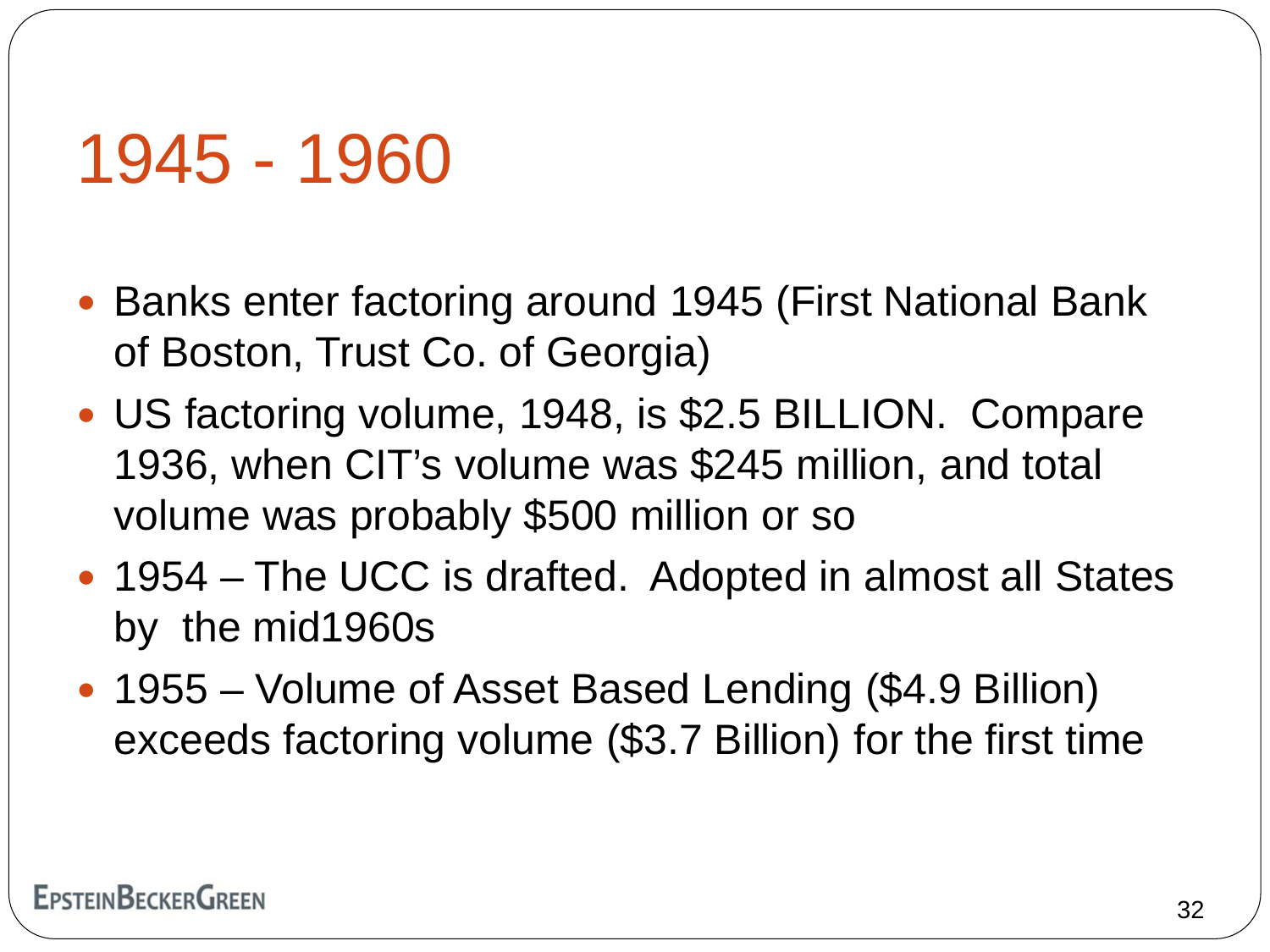### 1961-1990

- U.S. style factoring is re-exported to England (1960)
- 1965-1970. Banks enter factoring in a big way. Also, Walter E. Heller & Co. and First National Bank of Boston move into international factoring
- 1969 Standard Factors Co. buys Sterling National Bank (which factors today via Sterling Factors)
- Factors push into new industries, sometimes, with horrible results
- "Maturity factoring", where the factor's clients are at the wholesale stage of the business cycle, i.e., the client's account debtors are manufacturers or distributors, and the factor pays on the average due date (maturity) of accounts purchased during the month, becomes less common. Account debtors of factoring clients become, principally, retailers, and the factoring is either on a straight "collection factoring" basis, without advances, or on a collection basis coupled with factor advances to the client on the date of purchase ("advance factoring")
- A second wave of banks entering factoring, 1980-1985
- American factoring volume falls to less than half of world volume. Between 1985 and 1990, domestic factoring volume rises 8.4%, while international volume rises by 22%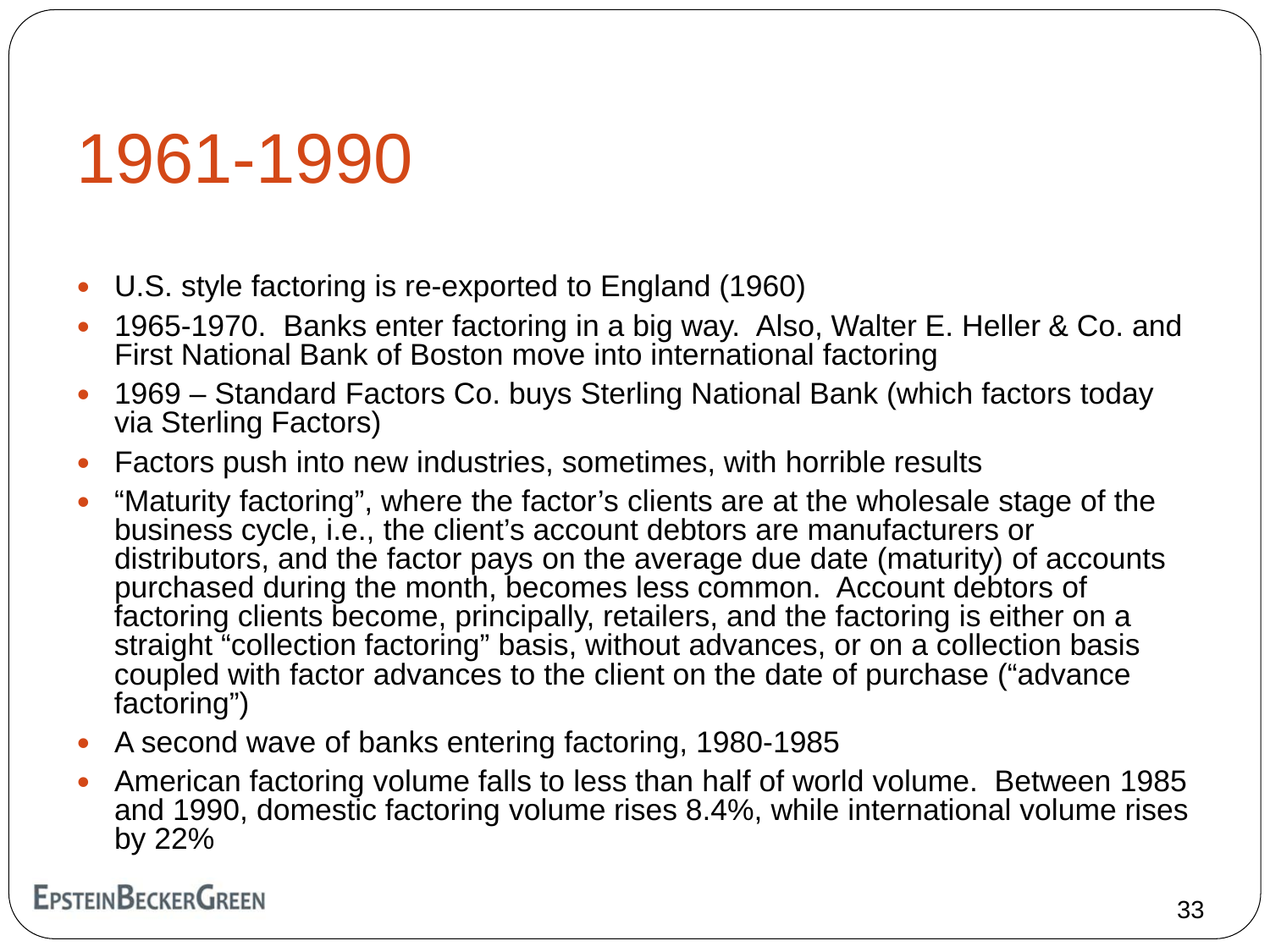# 1990 to Date

- Entry into factoring of some industrial giants (GE Capital, General Motors)
- Inception of niche factors (for example, Health Capital Investors, Inc., formed 1994, which factors healthcare receivables)
- Banks continue to acquire factors (for example, BB&T buys Phillips Factors in 1997; Wells Fargo buys Century Business Credit, in 1999, Capital Factors, owned by Capital Bank of Miami, is sold to Union Planters in 2004)
- An explosion of smaller factoring companies, who purchase accounts principally on a full recourse basis
- Continued development of the international market
- A major rise in technology (factoring via cloud based platforms, client access to factor's server via the world-wide web, web-based marketing, etc.)